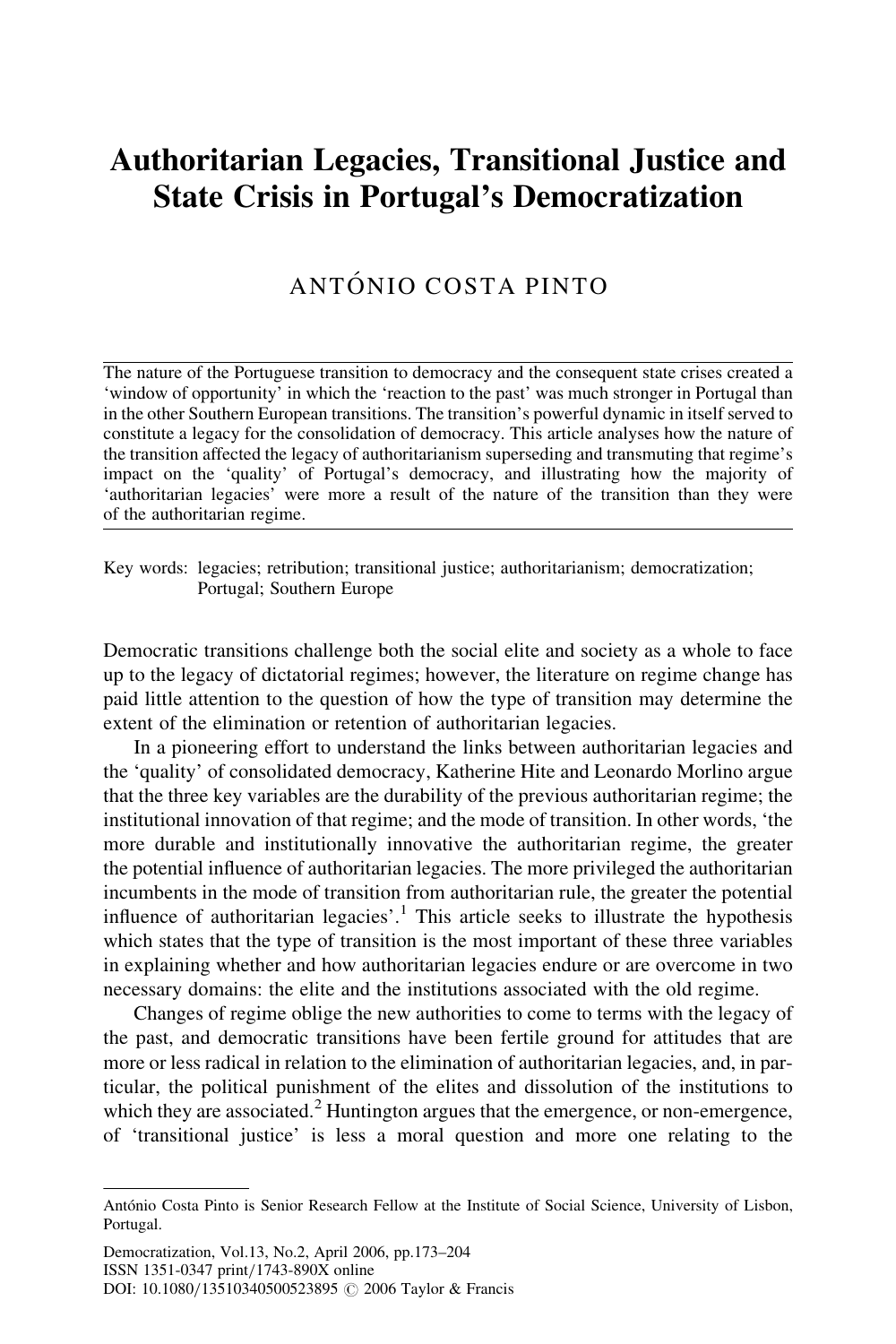'distribution of power during and after the transition'.<sup>3</sup> In simple terms, 'only in those states where political authority radically collapsed and was replaced by an opposition did the possibility of prosecution present itself'.<sup>4</sup> In transitions by reform, in which the authoritarian elite is a powerful partner in the transitional process, the scope for the introduction of retributive measures is limited.

Huntington was writing in 1990, when the transitions in Central and Eastern Europe were only just beginning and in many cases the calls for punishment and reparations continued, even in the negotiated transitions that had already resulted in consolidated democracies, thereby appearing to offer counter-examples to his assumptions.<sup>5</sup>

However, when we take an overall view of the democratic transitions of the end of the twentieth century, if we differentiate between transitional and retroactive justice tout court we see that Huntington was correct, as we are dealing with the former and not the latter. That is to say, when 'proceedings begin shortly after the transition and come to end within, say, five years', we are referring to what Elster calls 'immediate transitional justice'.<sup>6</sup> We are dealing with a dimension of regime change: the processes of retribution as a dynamic element of democratic transition. Accountability is central to the very definition of democracy and new processes can be unleashed in any post-authoritarian democracy, even though the time dimension tends to attenuate the retributive pressures, particularly when there has already been a degree of retribution during the initial phase of democratization. On the other hand, the forces that can unleash retroactive justice processes after the transitions may already be part of a much larger set of factors, such as when they become a weapon of party conflict, as was the case in some Central European countries where there are examples of the successful democratic and electoral reconversion of former Communist parties.<sup>7</sup>

During their initial phase, almost all democratization processes create 'retributive emotions' that are independent of the type of transition.<sup>8</sup> In the case of right-wing authoritarian regimes, the criminalization of a section of the elite and the dissolution of the repressive institutions constitute part of the political programme of the clandestine opposition parties. Even in the Spanish case, which is a paradigmatic example of a 'consensual decision to ignore the past', these demands were present. In 'posttotalitarian' regimes (to use  $\text{Linz's term}$ ), the pressures for criminalization were present from the very earliest moments of the transtitions.<sup>10</sup> On the other hand, even when dealing with the majority of cases of elite-driven processes, where public opinion data exists, it tends to show that the elites were 'meeting a societal demand'.<sup>11</sup> Its successful implementation depends on the type of transition.

The type of dictatorial regime is vitally important for determining the extent of success of regime change and for the legacies for a successful democratic consolidation.<sup>12</sup> However, even over the long term, where there is a positive correlation between the degree of repressive violence and the persistence of 'retributive emotions', the conduct of the old regime does not explain the extent and degree of these emotions after its fall. Some authors suggest that those dictatorial regimes with the most 'limited pluralism' and which have a more discreet record of repression during their final years (examples are Portugal, Hungary, and Poland) would face little pressure for retribution; however, the examples of Southern Europe, Latin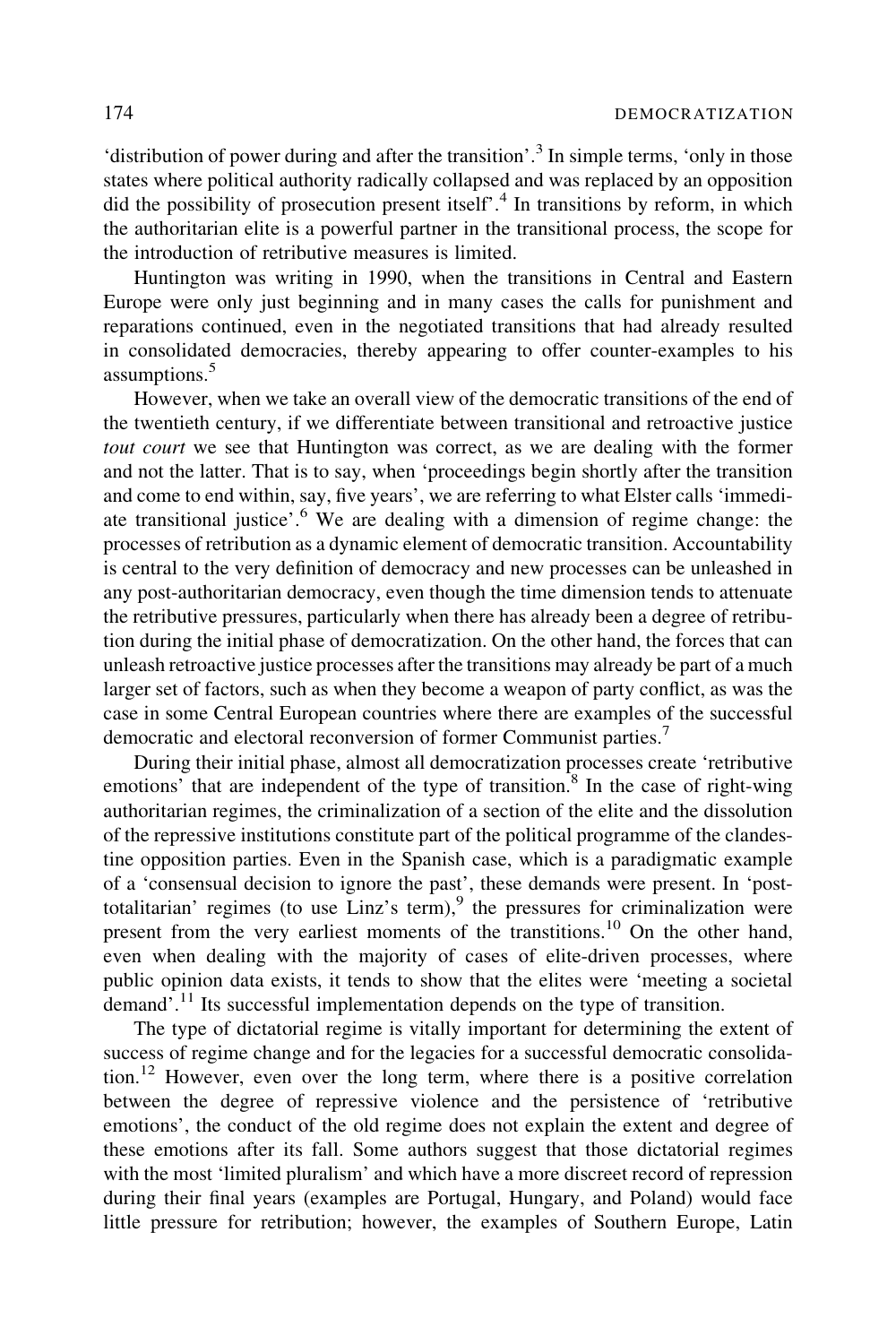America and Central Europe do not confirm this hypothesis, because such pressures were present even in these cases.<sup>13</sup> It can also be argued that the nature of the transition is superimposed on the nature of the authoritarian regime and the extent of its record of 'administrative massacres' in the appearance of a transitional justice.<sup>14</sup>

In this respect, the Portuguese transition is a particularly interesting case because of the authoritarian regime's longevity and the ruptura nature of its regime change, with the collapse of the New State on 25 April 1974. Moreover, because Portugal was the first of the so-called 'third-wave' of democratic transitions, there were few models available to inspire it and none to influence it directly. Portugal was, as Nancy Bermeo has claimed, an example of 'democracy after war', $15$  in which the military played a decisive role in the downfall of the dictatorship, opening a swift and important state crisis during the initial phase of the transition.

The comparative literature on transitions has always incorporated the Portuguese case; however, some of its characteristics, particularly the role of the military, the crisis of the state and the dynamics of the social movements, constitute elements that are difficult to integrate into the comparative analysis of democratization.<sup>16</sup> As Linz and Stepan have noted, 'we all too often tend to see [Portugal] in the framework set by later transitions processes', $^{17}$  forgetting the greater degree of uncertainty and the 'extreme conflict path'<sup>18</sup> of a regime change that, according to some authors, 'was not a conscious transition to democracy'.<sup>19</sup> In fact, one of the limitations of some analyses of Portugal's transition is their assumption of finality, based on the subsequent consolidation. This assumption underestimates both the state crises and the 'revolutionary critical juncture' of the transition. The author of one of the best studies of political mobilization and collective action in Portugal during the 1970s notes the methodological difficulties involved in 'assimilating a priori the state crisis with the transition to democracy', but it is precisely this that represents the challenge for any analysis of Portuguese democratization.<sup>20</sup>

The nature of the Portuguese dictatorship tells us little about the nature of the country's transition to democracy. Salazarism was close to Linz's ideal-type of authoritarian regime: $2<sup>1</sup>$  it was a regime that survived the 'fascist era', and was not too dissimilar in nature from the final phase of neighbouring Spain's Franco regime, despite its single party being weaker and its 'limited pluralism' greater.<sup>22</sup> In 1968, Salazar was replaced by Marcelo Caetano, who initiated a limited and timid regime of 'liberalization' that was halted swiftly by the worsening colonial war. The inability of Salazar's successor to resolve some of the dilemmas caused by the war provoked the outbreak of a coup d'état in April 1974. This was a 'nonhierarchical' military coup which had a political programme that promoted democratization and decolonization.

Unlike Spain's *ruptura pactada*, Portugal underwent a transition without negotiations or pacts between the dictatorial elite and opposition forces. However, there is no direct causal link between this marked discontinuity and the subsequent process of radicalization: other transitions by rupture did not cause comparable crises of the state. $^{23}$  As will be shown below, the simultaneous character of the democratization and decolonization processes was one factor of the crisis, while the latter was the main reason for the conflict that broke out in the immediate wake of the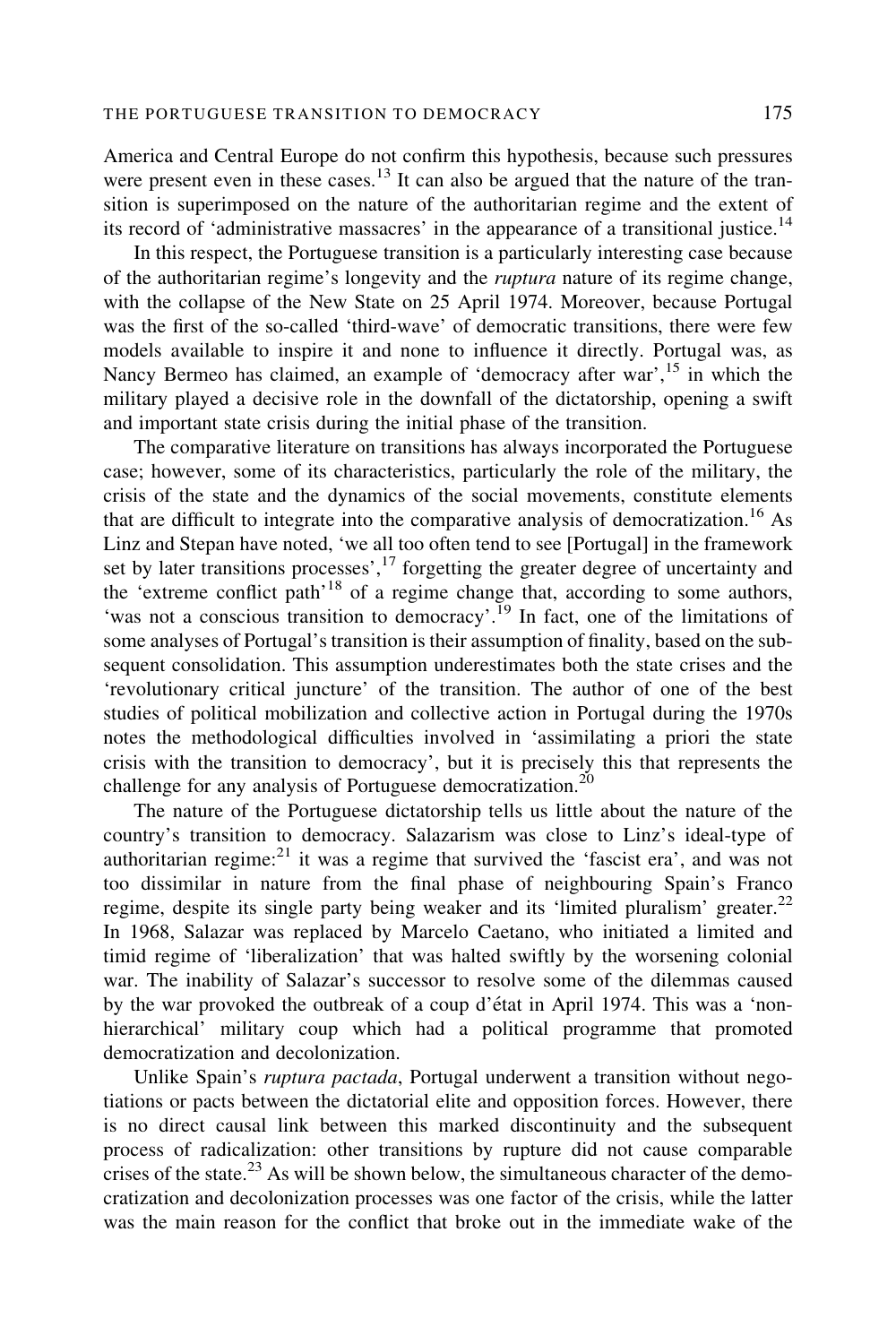regime's collapse between some conservative generals and the Armed Forces' Movement (MFA – Movimento das Forças Armadas), which had planned and executed the coup. This conflict was at the root of the military's generalized intervention in political life following the dictatorship's overthrow. The rapid emergence of transgressive collective actions can be explained by this crisis although it was not these that provoked the state crisis.

The institutionalization of the MFA transformed it into the dominant force behind the provisional governments. The 'interweaving of the MFA in the state's structures' and its emergence as an authority for regulating conflicts, which substituted, dispersed and paralyzed the classic mechanisms of legitimate State repression, prevented 'the re-composition of the State apparatus'.<sup>24</sup> This was the main factor explaining why, in the Portuguese case, the movement for the dissolution of institutions and purges exceeded those of classic purges in transitions by rupture and, in many cases, came to be a component of the transgressing social movements.<sup>25</sup>

The following will argue that the nature of the Portuguese transition, and the consequent state crises, created a 'window of opportunity' in which the 'reaction to the past' was much stronger in Portugal than in the other Southern European transitions.<sup>26</sup> The transition's powerful dynamic (state crises and social movements) served to constitute a legacy for the consolidation of democracy, in itself.<sup>27</sup> In other words, the account shows how the nature of Portugal's transition affected the legacy of authoritarianism, superseding and transmuting its impact on Portugal's democracy.

#### The Nature of Portugal's Transition to Democracy

The Portuguese military coup of 25 April 1974 was the beginning of democratic transitions in Southern Europe.<sup>28</sup> Unshackled by international pro-democratizing forces and occurring in the midst of the Cold War, the coup led to a severe crisis of the state that was aggravated by the simultaneous processes of transition to democracy and decolonization of what was the last European colonial empire.

The singularity of the collapse of the dictatorship resides in the nature of military intervention by the captains, a rare if not unique case in the twentieth century.<sup>29</sup> The war on three fronts that was being waged by the regime in Angola, Mozambique and Guinea-Bissau from 1961 onwards made them protagonists in the country's political transformation.<sup>30</sup>

The prior existence of a semi-legal and clandestine opposition to Salazarism, although disconnected from the military officers who led the coup, was of crucial importance. It constituted a political option legitimated by the struggle against dictatorship. The replacement of Salazar by Marcello Caetano in 1968 due to health reasons gave rise to a two-year liberalization process, and although it was cut short it allowed for the consolidation of a 'liberal wing' of dissidents opposed to the dictatorship. The creation of the Sociedade para o Desenvolimento Económico e Social (SEDES) in 1970 further consolidated this dissident 'liberal wing'.<sup>31</sup> Thus, despite the surprising action of the military, there were alternative elites who had close connections with various sectors of civil society, and who were ready to play a leading political role in the democratization process.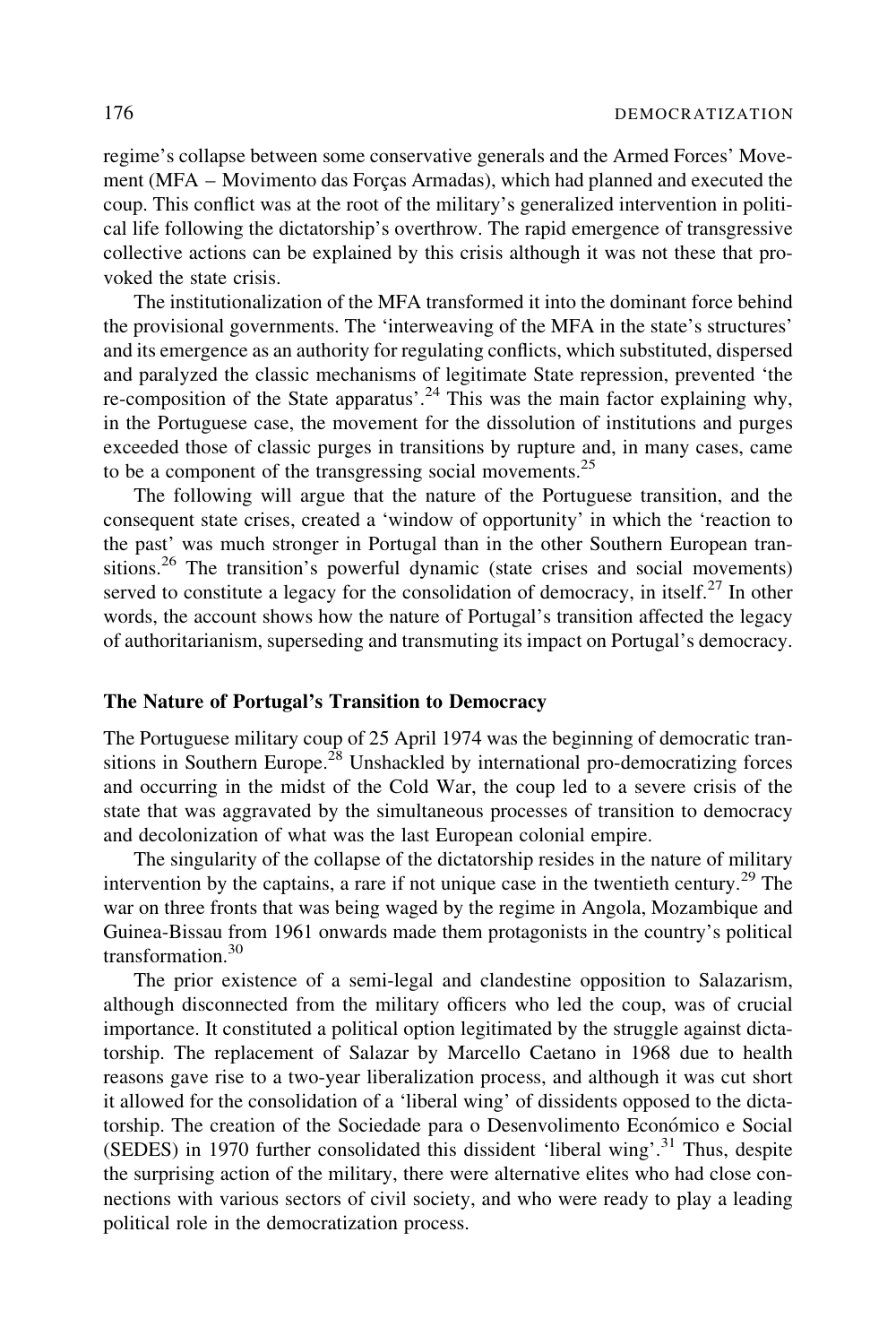The 'revolutionary period' of 1974–75 was the most complex phase of the transition if one considers the transition as the 'fluid and uncertain period in which democratic structures are emerging', but in which it is still unclear what kind of regime is to be established.<sup>32</sup> During these two years powerful tensions emerged within Portuguese society which began to subside in 1976, when a new constitution was approved and the first legislative and presidential elections were held.

The mobilization of diverse anti-dictatorial forces was crucial in the first days after the coup of 1974. It was especially important in the immediate dissolution of the most notorious institutions of the New State, as well as in the occupation of various unions, corporatist organizations and municipalities. Some of the military elite, the leaders of certain interest groups and a part of the first provisional government sought the rapid establishment of a presidentialist democratic regime immediately following the convocation of elections.

The disagreements concerning the nature of decolonization, which was the initial driving force behind the conflict between the captains who had led the coup and General Spinola and other conservative generals, led to the emergence of the MFA as a political force. This subsequently opened a space for social and political mobilization that exacerbated the crisis of the state, and which can perhaps explain why the moderate elites were incapable of directing, 'from above', the rapid institutionalization of democracy. Many analyses of the transition rightly emphasize the powerful 'revitalization of civil society' as a factor leading to the process of radicalization. As Schmitter notes, 'Portugal experienced one of the most intense and widespread mobilization experiences of any of the neo-democracies'.<sup>33</sup> It is important to note, however, that this mobilization developed in parallel with and in the presence of this protective cover: indeed, it is difficult to imagine this mobilization developing otherwise.

Initiatives of symbolic rupture with the past began to evolve soon after April 1974, culminating in the rapid and multidirectional purges (saneamentos). Following a quick decision to remove the more visible members of the dictatorial political elite and some conservative military officers, the purge movement began to affect the civil service and the private sector. It became increasingly radical, affecting the lower ranks of the regime bureaucracy, albeit unevenly. There were immediate calls for the agents of the political police and of other repressive bodies to be brought to justice.<sup>34</sup> Already in May 1974, the purge was the third demand of a group of 149 labour conflicts and it remained on the top of the list of demands made by workers and strikers throughout the following year.<sup>35</sup>

It was at this time that the parties that were to represent the right and centre-right, the Social Democratic Centre (CDS – Centro Democra´tico Social) and the Popular Democratic Party (PPD – Partido Popular Democrático) were formed.<sup>36</sup> The formation and legalization of political parties to represent the electorate of the centreright and right, the PPD and the CDS, pointed in this direction. A great effort was made to exclude from these parties any people associated with the New State and find leaders with democratic credentials. Indeed, the CDS, which integrated sectors of Portuguese society that espoused conservative authoritarian values, was on the verge of being declared illegal until the first elections for the Constituent Assembly on 25 April 1975.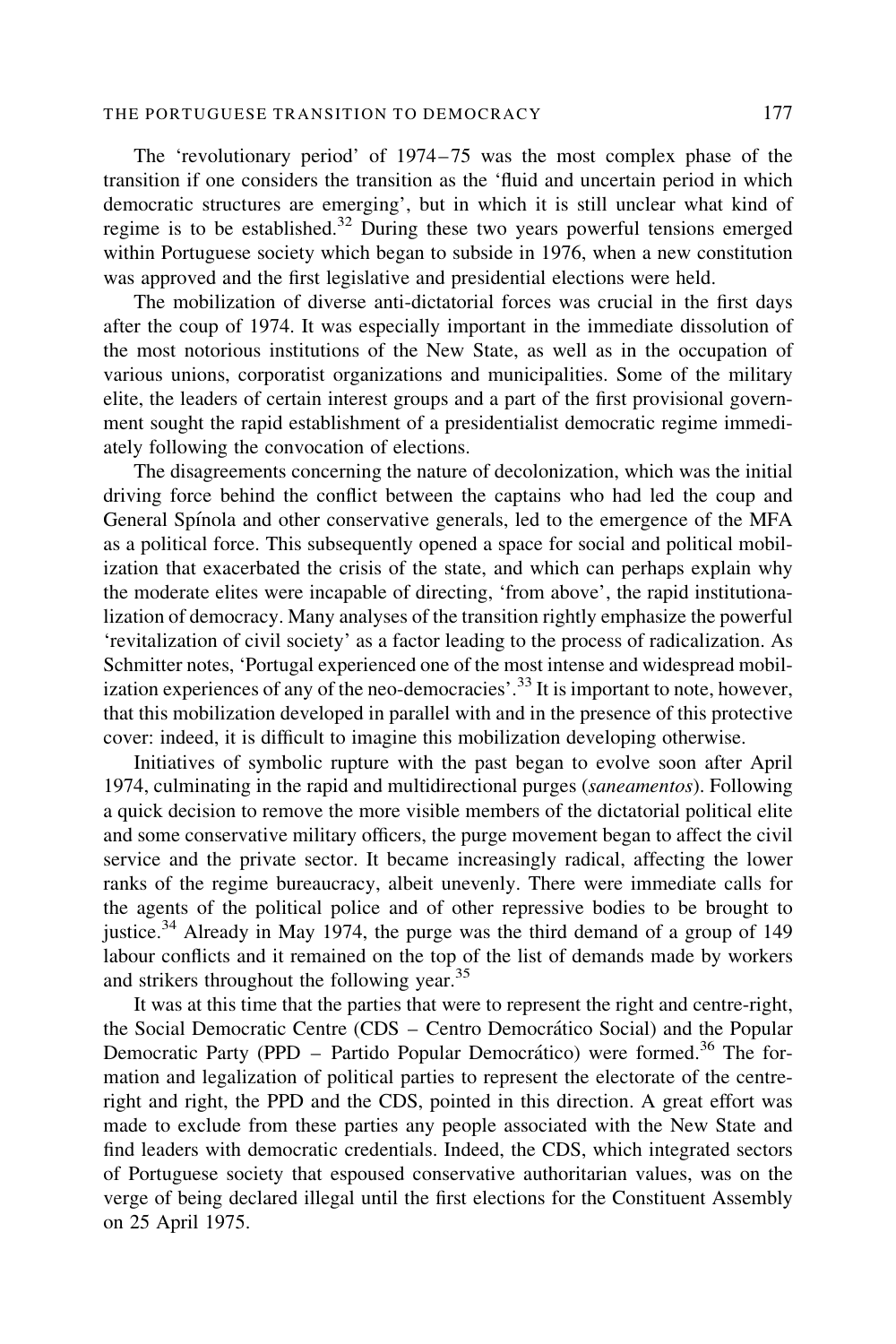The overthrow of General Spinola, along with the MFA's shift to the left and the implementation of agrarian reform and nationalization of large economic groups, were both symbols and motors of an ever-worsening state crisis that was sustaining powerful social movements. The MFA's decision to respect the electoral calendar was a significant factor in the founding legitimization of the democratic regime and the realization of these elections as scheduled greatly enhanced the position of the moderate political parties.

It is too simplistic to consider the 'hot summer' of 1975 simply as an attempt by the Portuguese Communist Party (PCP – Partido Comunista Português) to impose a new dictatorship with the support of the Soviet Union. Naturally, the democratic political elite made much of this argument in its founding discourse, but this does not provide a full explanation of events. The situation was more complex: conflict was fed by the development of strong grass-roots political organizations such as the workers' commissions, the growing challenge posed by the extreme left during the crisis, and its influence within the military. At the same time extreme left-wing journalists 'occupied' the Catholic radio station, Rádio Renascença and the newspaper Repu´blica, which until then had been the mouthpiece of the moderate left, and houses, shops and factories were occupied throughout Lisbon.<sup>37</sup> The importance of internal divisions within the armed forces in driving these events forward means that they cannot be explained as part of a 'programmed conspiracy'.

Portuguese society began to polarize, with the emergence of an anti-revolutionary (and anti-communist) movement in the north of the country.<sup>38</sup> It was in this context of increasing mobilization, on 25 November 1975, that moderate MFA officers organized a successful counter-coup that toppled the radicals. The Socialist Party (PS – Partido Socialista) and the Social Democratic Party (PSD – Partido Social Democrática) backed the moderates, leading mobilizations in Lisbon and Oporto. In the provinces to the north of the River Tagus, the hierarchy of the Catholic church and local notables supported parish level mobilizations, with the local military authorities remaining neutral and/or with them being complicit in the activities. As elements of the extreme right and right, military officers and civilians alike began to mobilize, the anti-left offensive became violent. Attacks were made on the offices of the PCP, the extreme left and associated unions, and there emerged right-wing terrorist organizations, the Democratic Movement for the Liberation of Portugal (MDLP – Movimento Democrático para a Libertação de Portugal) and the Portuguese Liberation Army (ELP – Exército para a Libertação de Portugal).<sup>39</sup>

In 1974–75 Portugal experienced significant foreign intervention not only in diplomatic terms, but also affecting the formation of political parties, unions and interest organizations, as well as shaping the anti-left strategy that evolved over the 'hot summer' of 1975. The Portuguese case was a divisive issue in international organizations, within the North Atlantic Treaty Organization (NATO) and the European Economic Community (EEC), affecting relations between these two organizations and the socialist bloc countries led by the Soviet Union. All the evidence makes it clear that in 1974–75 Portugal was an issue of 'international relevance'.

Caught by surprise with the coup, the international community, and the United States in particular, focused on supporting democratic political forces of the centre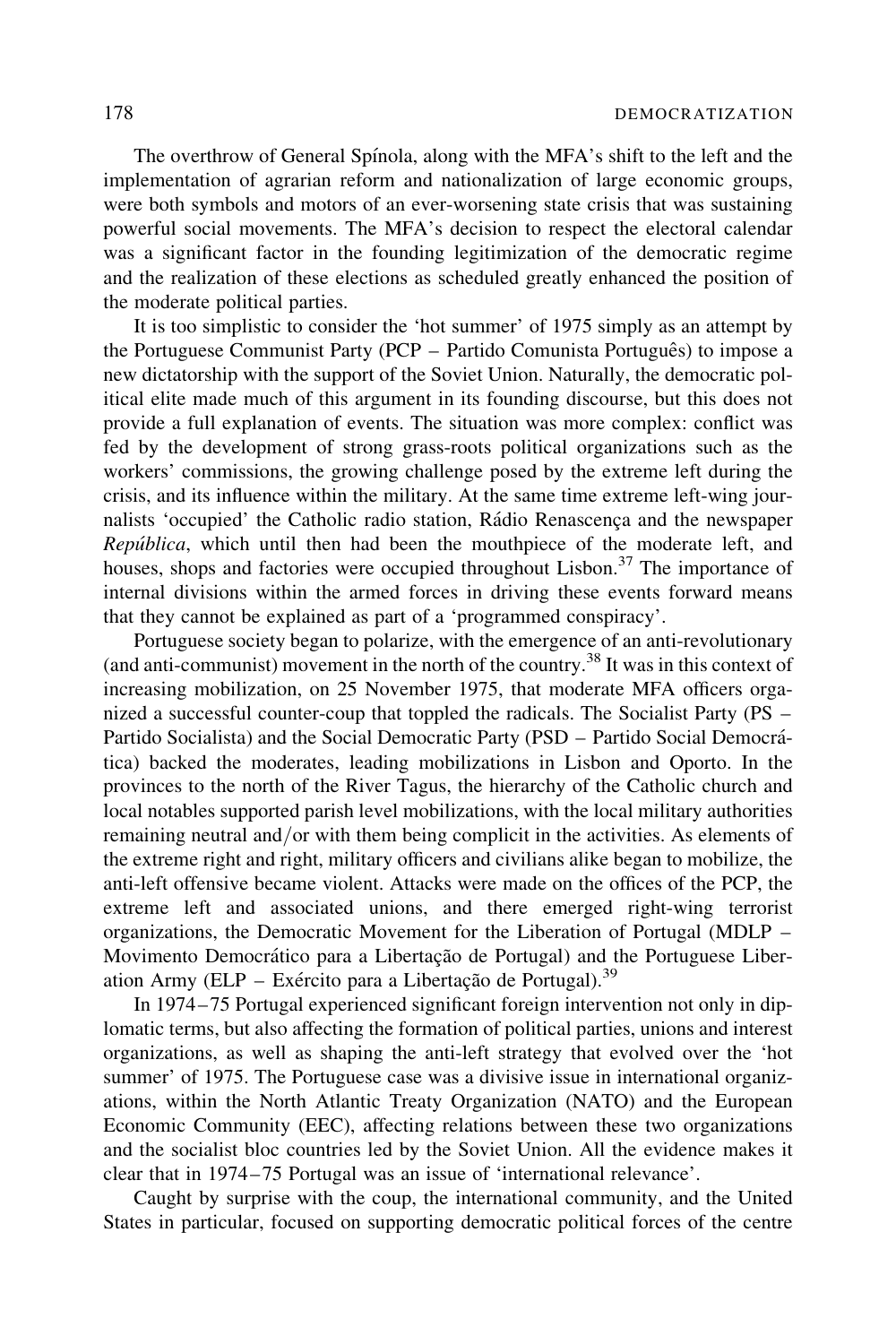left and right in the capital, as well as on intervening in the rapid process of de-colonization, particularly in Angola.<sup>40</sup> The same post-Second World War methods deployed to deal with Italy were used in the Portuguese case. The moderate political parties were financed by the US administration which, together with the international organizations of the European 'political families – these often mediating the US role – also supported the training of party cadres.<sup>41</sup> The impact of foreign aid, however, was limited. They were drowned out by the powerful political and social mobilization led by the left, an economy strongly marked by a large nationalized sector, as well as capital flight and the actual flight of members of the economic elite from the country. Although domestic political factors played a critical role in enabling both the triumph of moderate civilian forces and the final withdrawal of the military from the political arena, international support was more important than the early literature on the transition suggests.

The nature of the transition, and especially the state crisis that this unleashed, is essential for explaining some of its more radical characteristics, as well as some of the attitudes with respect to the country's authoritarian past during this period. Both flowed together into a double legacy for the consolidation of democracy.

#### Settling Accounts with the Dictatorship: Portuguese 'Transitional Justice'

Only a few months after the coup, Portuguese transitional justice expressed all the contradictory faces of an attempt to punish the authoritarian elites and the agents of and collaborators in the dictatorship's repression. The second wave of score settling reached the economic and entrepreneurial elites. Most of the real and symbolically punitive measures against the more visible and better-known collaborators took place between 1974 and 1975, before establishment of the new legitimated democratic institutions. This was a period that was marked by the state crisis, powerful social movements and military intervention that shaped social attitudes regarding the punishment of those associated with the old regime and in which the judiciary played almost no role.

The non-hierarchical nature of the coup, with the almost immediate intervention of the democratic elite and popular mobilization, accentuated both the real and the symbolic break with the past. The brief resistance offered by those forces most associated with the dictatorship's repression, such as the political police and the anti-communist militia, the Portuguese Legion  $(LP - Legi\tilde{a}o$  Portuguesa), and the imprisonment of many of the former organization's members was a significant element driving the political movement for their criminalization.

The first measures implemented by General Spı´nola's National Salvation Junta  $(JSN - Junta da Salvação Nacional)$ , which was in full accordance with the MFA Programme, provided for a minimal and swift purge of the Armed forces. Members of the former regime who wished to join Marcello Caetano were deported immediately to Madeira, from where they almost immediately continued on to exile in Brazil. In this way, the new government avoided the having to respond to the popular demands that the former leaders face criminal trials in Portugal. Both the political police and the anti-Communist LP, which had attempted to resist the April coup,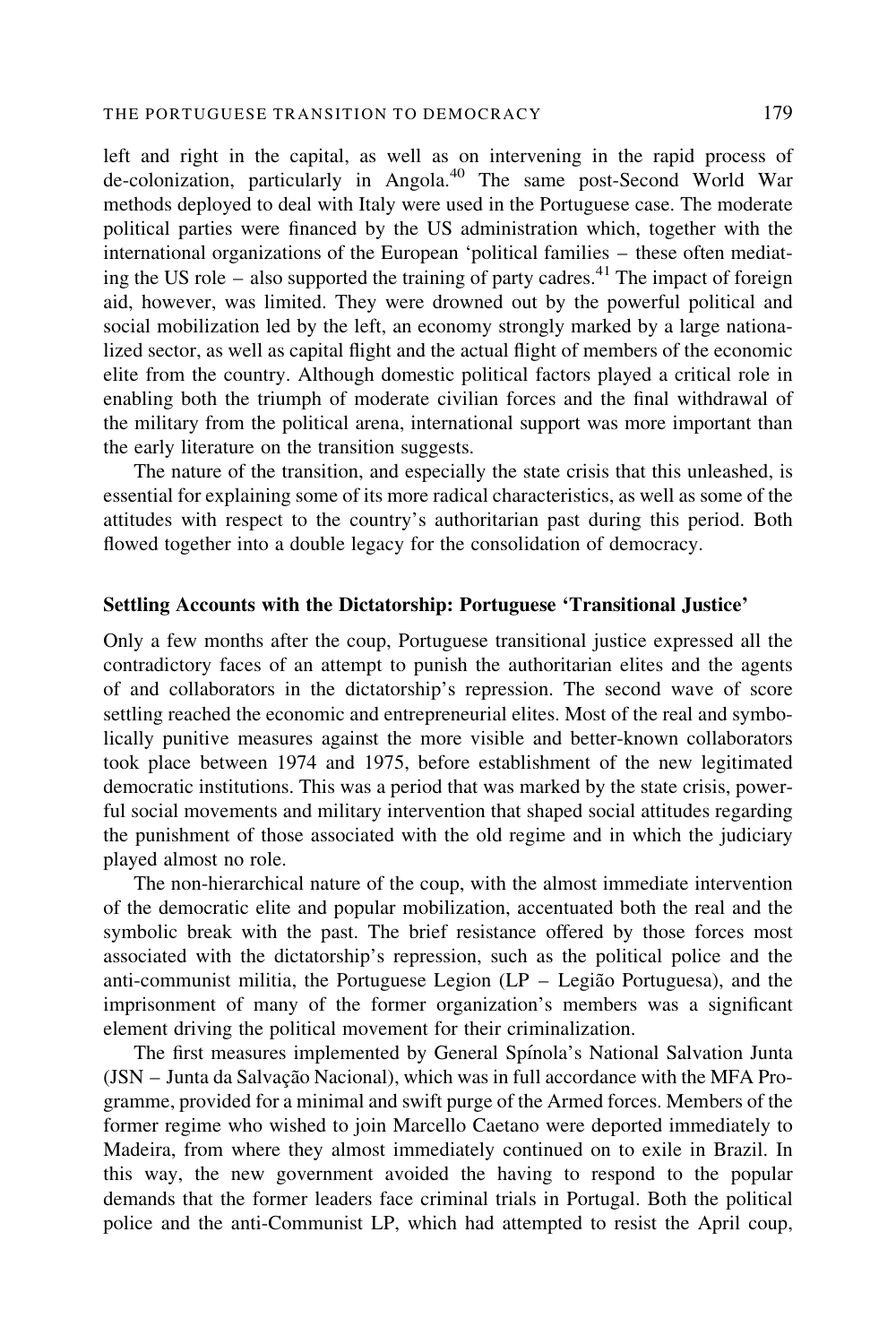were disarmed immediately, with some of their leaders being placed in custody. The single party and the official youth organization were, along with many of the regime's institutions, closed down (see Table 1). The MFA proposed that 60 generals, most of whom had publicly declared their support for Marcello Caetano on the eve of his overthrow, should be placed on the reserve.

The main demand, which was nearly unanimous, was to ensure criminal trials of elements of the political police. These demands were made as a consequence of the military coup's own dynamics and the surrounding of the political police's headquarters in Lisbon, which resulted in the surrender and arrest of many of the agents who had been in the building. Some attempts made were to ensure the survival of the political police in the colonies, given the collaboration between them and the Armed forces; however, the organization was eventually abolished. Many former agents remained prisoners, while many others fled the country within days of the coup.<sup>42</sup>

It did not take long for the new authorities to create the Comissão de Extinção da PIDE–DGS, MP e LP (CEPML – Commission for the Abolition of the Political Police, Portuguese Legion and Portuguese Youth), which was led by military officers. This body immediately began arresting people who had acted as informants for the previous regime's political police. The life of this commission was agitated. There were frequent denunciations of political manipulation by extreme left-wing groups and the PCP. The role of the commission was to prepare criminal proceedings of the trial of former police agents and to cooperate with other purge institutions, given its monopolistic access to the about three million files kept on individual citizens. In July 1975, Constitutional Law 8/75 provided for the trial in a military tribunal of members of the political police and government officials directly responsible for repression on the basis of a 'revolutionary legitimacy' referred to in the preamble. The law also provided sentences of  $2-12$  years, and no statute of limitations was established for criminal proceedings.<sup>43</sup>

At the local level, the Portuguese Democratic Movement (MDP – Movimento Democrático Português), which was a front organization linked to the PCP, took

| Organization                                 | Action taken                                                                   |  |
|----------------------------------------------|--------------------------------------------------------------------------------|--|
| President of the Republic                    | Exiled                                                                         |  |
| Members of government                        | Exiled (the majority of government<br>ministers, including the Prime Minister) |  |
| National Assembly                            | Abolished                                                                      |  |
| Corporatist Chamber                          | Abolished                                                                      |  |
| Popular National Action (single party)       | Abolished                                                                      |  |
| Portuguese Legion (LP)                       | Abolished                                                                      |  |
| PIDE (political police)                      | Abolished                                                                      |  |
| Shock police (riot police)                   | Abolished                                                                      |  |
| Censorship Board                             | Abolished                                                                      |  |
| Plenary Court (for trying political crimes)  | Abolished                                                                      |  |
| Gremios (corporatist interest organizations) | Abolished and/or reorganized                                                   |  |
| National unions (state-run unions)           | Occupied and/or reorganized                                                    |  |

TABLE 1 REPRESSIVE AND AUTHORITARIAN POLITICAL INSTITUTIONS AND THE ACTIONS TAKEN AGAINST THEM DURING THE TRANSITION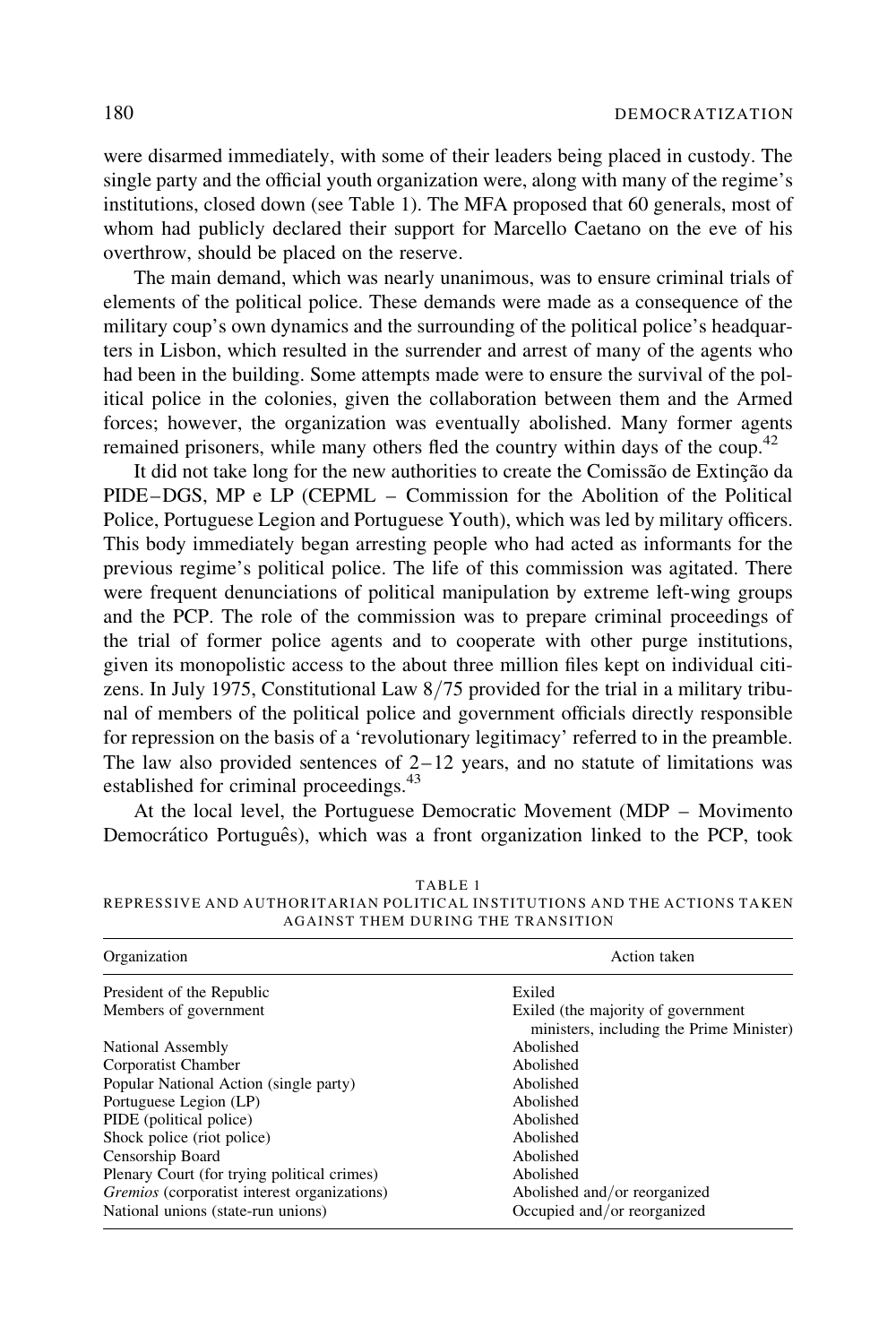over local posts at the city council level and removed former regime leaders from their posts. Several of the authoritarian regime's union organizations (sindicatos nacionais) were taken over by the workers, who removed the former leaders from their positions.

The first public statements by left-wing political parties were generally quite cautious regarding the issue of purges. The PS and the PCP both issued moderate statements. The first purges were spontaneous, with strikers calling for purges within businesses. Some professors and bureaucrats in the universities of Lisbon and Coimbra who had collaborated with the former regime were almost immediately denied access to their faculties by student associations.

In response to these movements, the provisional government promulgated the first regulations on public administration purges. Two months after the fall of the old regime, the Inter-ministerial Purge and Reclassification Commission (CIMSR – Comissão Inter-Ministerial de Saneamento e Reclassificação) was created. It answered directly to the Council of Ministers and was charged with coordinating existing purge commissions or with creating new ones to cover all the ministries. Decree Law 277, dated 25 June 1974, charged it with the scrutiny of behaviour that 'contradicted the post-25 April 1974 established order'.<sup>44</sup> These commissions remained active until 1976 and the legislation governing them was revised several times in order to keep up with the radicalization of the political situation. Decree Law 123 of 11 March 1975 already referred to the former regime as a 'fascist regime' and subjected civil servants to purges for acts committed during the dictatorship.<sup>45</sup> That same month, when General Spinola fled the country, a generalized anticapitalist sentiment emerged, resulting in a renewed wave of purges.

In February 1975 official reports on the purge process stated that approximately 12,000 people had been either removed from their posts or suspended, either legally or illegally.46 It is estimated that between March and November 1975 the number of removals and suspensions must have increased significantly (see Table 2).

Various organizations were involved in the purge process. Aside from the measures adopted by the JSN and the MFA immediately after the coup, the PCP and the small but influential parties of the extreme left were the main actors involved. Purge movements in the private sector and even in the state bureaucracy, however, often escaped political party control. The establishment of Comissões de Saneamento (Purge Commissions) within the public administration was approved by the first provisional governments, which included representatives of the PCP, PS and PSD. These Commissions sought to establish a legal framework for many of the dismissals that were taking place as a result of the purges.

| Elite      | Political, military, | Police (repressive)   | Economic and                        |
|------------|----------------------|-----------------------|-------------------------------------|
|            | administrative       | $(PIDE-DGS)$          | entrepreneurial                     |
| Punishment | Administrative       | Trial and             | Purges, workplace occupations,      |
|            | purges               | administrative purges | state intervention, nationalization |
| Formal     | Governmental and     | Military tribunal and | Workers' commissions and            |
| agent      | official commissions | official commissions  | government commissions              |

TABLE 2 ELITES AND FORMS OF PUNISHMENT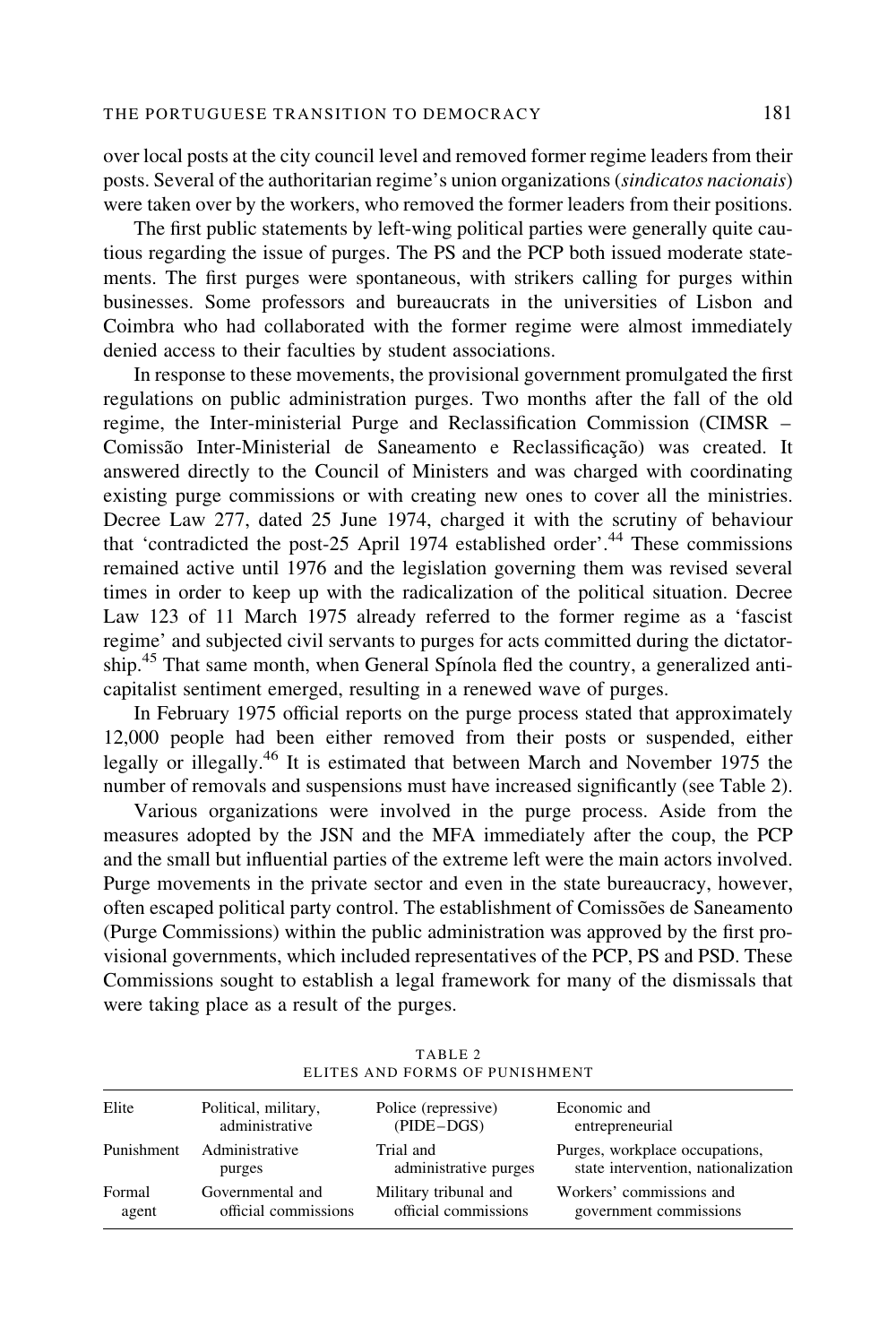The Workers' Commissions (Comissões de Trabalhadores) often called for purges. These were established within businesses independently of the unions, and the PCP shared control of these bodies with the parties of the extreme left. These commissions implemented the great majority of 'wild' purges, which the PCP often did not control.

Generally speaking, the purge process was not governed by a clear strategy and revealed no coherent pattern, varying greatly from sector to sector. The concept of 'collaborator' also shifted during the pre-constitutional period. In 1974, the first purges were limited by a strict concept of collaborationist. By 1975, however, various types of authoritarian attitudes among the industrial and entrepreneurial elite were considered to be associated with the former regime.

#### The Armed Forces

For obvious reasons, the first institution to undergo a purge process was the military. Immediately after the coup, the MFA handed General Spinola the names of the 60 generals who had pledged their allegiance to the authoritarian regime, and who were subsequently placed on the reserve by the JSN. The purge of the Armed forces was part of the political programme of the MFA and, against the wishes of General Spinola, the process widened to affect a greater number of officers. The first list was composed of people deemed to have given political support to Marcello Caetano during a political act in March 1974, the eve of the coup, against the clandestine MFA as well as generals Spinola and Costa Gomes.

In the months that followed the 1974 coup, special military commissions administered the purges demanded by the MFA. By October 1974 103 navy officers had been removed from active service and placed on the reserve.<sup>47</sup> By the end of the year, 300 officers of all ranks and from all three services had been removed from active duty. Incompetence became the official criterion for removal, as it became impossible to sustain political criteria such as 'collaboration with the old regime', given that the whole defence establishment had collaborated with the New State during the colonial war.<sup>48</sup>

When General Spinola went into exile after the attempted coup of March 1975 the purge movement was reinforced, and the majority of the officers working with him were removed from their posts. The purges also affected the National Republican Guard (GNR – Guarda Nacional Republicana), a militarized police body. The Council of the Revolution, the MFA's supreme body, issued Decree Law 147C of 21 March 1975, which stated that any officers who did not 'obey the principles espoused by the MFA' would be placed in the reserve.<sup>49</sup>

With the consolidation of democracy, and as a result of the profusion of military movements during the transitional period, more officers were removed from the active list or subjected to processes that removed them from the armed forces and forced them into exile. Following the victory of the moderates within the MFA those officers who had been associated with revolutionary left-wing movements or with the Communist Party were dismissed. Sympathizers of these parties within the armed forces were removed from their posts, while others went into exile in Angola and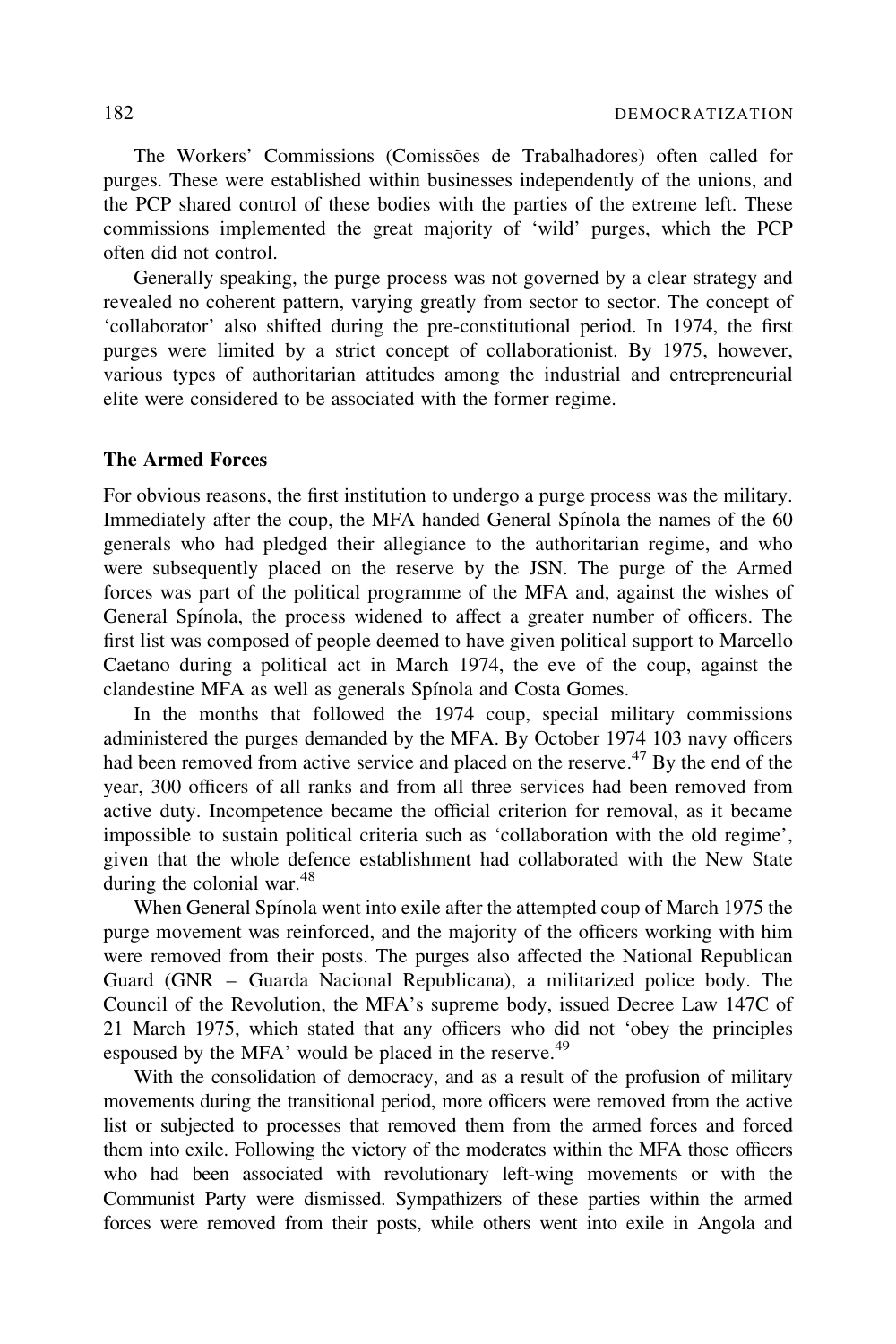Mozambique, by that time governed by socialist regimes. After the dissolution of the Council of the Revolution, some MFA leaders were also forced to leave the armed forces, although many were reintegrated only to be immediately placed on the reserve as a consequence of extremely drawn-out judicial processes that continued into the 1990s.

The military was the institution where a break with the past was clearest.<sup>50</sup> A new generation rose quickly to the top ranks of the force as the old elite associated with the New State had been forced to retire. The institutionalization of democracy in Portugal therefore entailed an important change in the life of military officers and it was here that the impact of the transition was felt most sharply.

#### Purging the Civil Service

The first legislation stated that civil servants could be purged for three reasons: nondemocratic behaviour in the course of duty after the coup, inability to adapt to the new democratic regime and incompetence. The minimum punishment was to be transferred to another post, while the maximum was dismissal.<sup>51</sup> Maximum penalties were applied according to priorities defined a little later by the government: membership of the dictatorship's governmental elite; political police collaborators; leading members of either the MP, the LP or the single party; and the heads of the dictatorship's censorship board.<sup>52</sup> The purge process was directed by the various commissions and presented to the CIMSR, which ratified the penalty to be applied, implemented in each case by the head of the relevant ministry. As a result of the protests of both the trade unions and commission members against the indecision and the slow pace and bureaucratic nature of the purges led to the adoption of new legislation in March 1975. This new law provided for purges based on individual political behaviour before the fall of the authoritarian regime.

It is difficult to determine how the purges affected the state bureaucracy on a quantitative level. The process evolved different from ministry to ministry, depending on the level of pressure from the trade unions and the limits imposed by the legislation. At the end of 1974, eight months after the coup, about 4,300 public servants had been subjected to a purge process.  $53$  According to the global analysis made by the commission that coordinated the process the action of the various ministerial commissions was very uneven, depending on the party to which the minister belonged and the degree of public opinion and trade union pressure.

One of the least affected was the Ministry of Justice, particularly magistrates and the political courts of the dictatorship, the 'plenary courts'. A good part of the moderate left elite associated with the PS was made up of lawyers that had participated in the political trials of the New State, either as the accused or as defence lawyers, particularly of communist activists. At the same time, the Salazarist elite had a large component of law professors, and the regime had always attempted obsessively to legitimate its acts in juridical terms.<sup>54</sup> Both these elements would lead one to believe that pressure to bring criminal charges against the legal elite could be high, but this is not the case. Institutional factors and the moderation of socialist leaders were important factors counteracting this impetus to purge the legal profession and ministry of justice.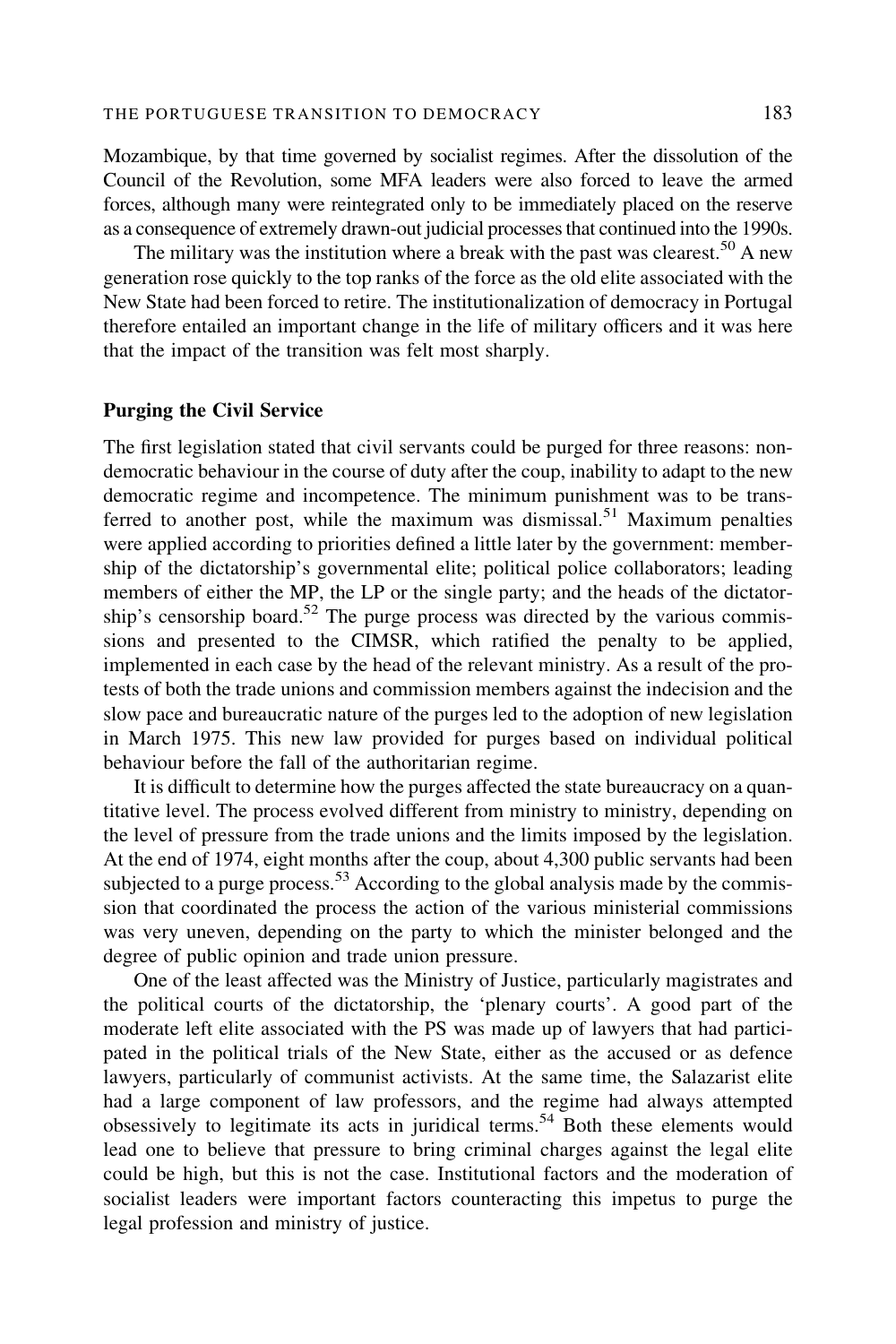Additional obstacles limited the purge of magistrates, such as the autonomy of the judiciary and the fact that the first ministers did not promote purges. In response to public criticism, the Secretary of the Purge Commission of the Ministry of Justice recognized that it was not 'necessary or viable to undertake deeper purges at this point'.<sup>55</sup>

Of a body of 500 magistrates, 42 judges were submitted to a purge process in 1974–75, most of them for participating in political courts or holding government posts or posts within censorship bodies.<sup>56</sup> Two years later, some of the most wellknown judges that had been dismissed or forcibly retired were re-integrated by the Commission for the Assessment of Purge Appeals and Reclassifications (CARSR – Comissão de Análise de Recursos de Saneamentos e de Reclassificação). Two judges who went through this process were, despite protests from the moderate parliamentary left, appointed to the Supreme Court of Justice.<sup>57</sup>

The purges undertaken in the Ministry of Labour were more complex, farreaching and radical. The new ministry succeeded the old Ministry of Corporations and Welfare, which had overseen the gigantic corporatist apparatus of the old regime. A large number of the 'wildcat' purges were 'legalized' by the inclusion in the purge law not only of people who had maintained a formal relationship with the PIDE–DGS but also all the people who had collaborated in one way or another with the political police. In addition, nationalization and the intervention of the state in various private enterprises meant that the majority of forced removals took place in this sector, which was also the most marked by the anti-capitalism of the social movements.

Purges in the Ministry of Education, and throughout the education system as a whole, were also high, particularly in the universities. Famous university professors and schoolteachers, as well as writers formed a part of the purge commission for this sector. The JSN removed all university deans and directors of faculties from their posts, and various high-ranking members of the Ministry were transferred. In the secondary schools the more radical actions by the student movement forced the military to intervene to protect the accused. It was in the universities, however, that both legal and 'wild' purges were most thorough, given the very strong pressure exerted by the student movement. Some members of the commissions quickly resigned in protest against the 'wild' purges, which were undertaken sometimes in the absence of any legal proceedings.

Students would simply deny some professors entry to the university following assembly votes, although only a small minority of those 'condemned' were ever submitted to legal purge proceedings by the purge commission of the Ministry of Education. The same applied to some schoolteachers suspected of collaborating with the political police. The most radical of the 'wildcat' purges took place in the Faculty of Law of the University of Lisbon, where an assembly dominated by a Maoist party decided, against the will of PCP students, to remove some professors who were also members of the Council of State and leaders of conservative parties.

The repression of the pro-democratic student movement in the final years of the dictatorship, as well as the authoritarian behaviour of many professors, explains some of these 'wild' purges. Legal purge proceedings against professors and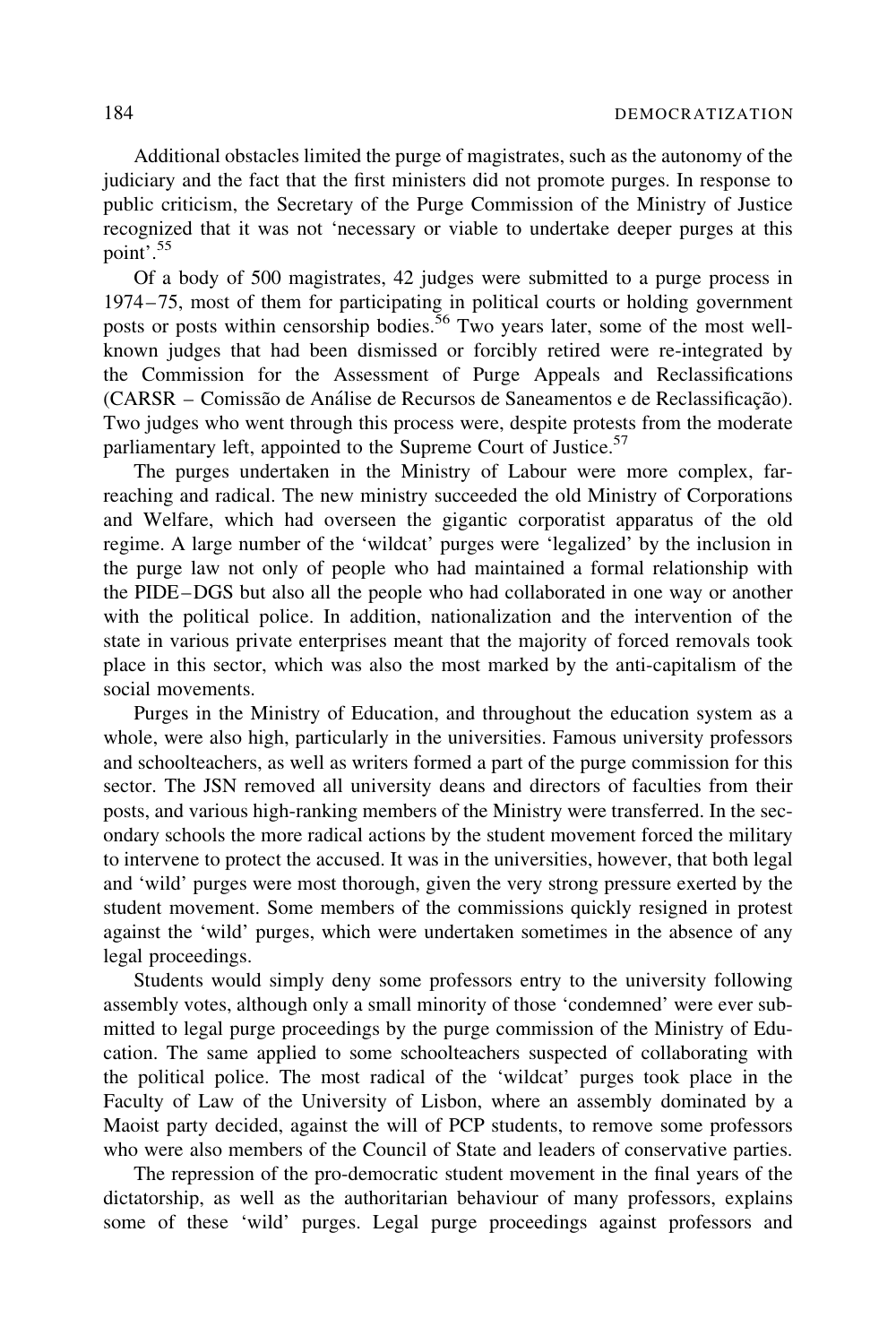education workers were based more solidly on two criteria: holding high level posts under the dictatorship or collaboration with repression by the political police by denouncing students and opposition professors. As in the Ministry of Labour, the latter category was the most sought-after, and purges also affected people in the lower ranks who gave information to the PIDE–DGS.

Some professors affected by the purges went into other professional activities and others emigrated to Brazil. When the government introduced the numerus clausus, thereby conditioning access to the state university system, some of the professors that had been removed from their posts in 1974 became involved in the creation of private universities, although the large majority was later reintegrated into the state system.

Within the Ministry of Foreign Affairs, the purge process was limited to a few members of the diplomatic corps who had had government posts under the dictatorship. When he was nominated Minister of Foreign Affairs the Socialist Party leader, Ma´rio Soares, merely transferred some ambassadors and the purge commission, although fully constituted, worked only in some consulates where collaboration with the political police had been most notable. This was the case in Brazil and France, for example, where the consulates had been involved in controlling the activities of political exiles in countries with large Portuguese immigrant communities.

In total, purges within the state apparatus were uneven and limited. Where strong trade union and worker commission pressure was exerted, as in the ministries of labour and education, forced removals were more frequent. Indeed, while reports indicate that most of the people purged belonged to the higher levels of the administration, in these cases lower ranking civil servants were also affected, particularly for collaboration with the political police. Long delays in purge proceedings, however, reduced the overall scope of the process and made it possible to undertake the rapid re-integration of various people a few years later. None the less, important changes did occur at the top levels of the state administration. While many were reintegrated between 1976 and 1980, the great majority never regained the strategic posts they had held previously.

#### Rupture at the Local Level

It is much harder to assess the break at the local level. On 24 April 1974 there were thousands of people running the 304 municipalities and more than 4,000 parish councils. In the first months following the coup, the JSN and the Ministry of the Interior designated provisional administrative commissions. The nominations legitimated taking the power of local members of the main democratic opposition parties. The MDP was the main purge agent at the local level. This party had succeeded the Democratic Electoral Commission (CED – Comissão Democrática Eleitoral), which in 1969 had obtained a significant majority in opposition to the Electoral Coalition for Democratic Unity (CEUD – Coligação Eleitoral de Unidade Democrática), the electoral front linked to the PS and the republicans. The MDP was dominated by the PCP, but also had the support of independents, notables of the local democratic opposition.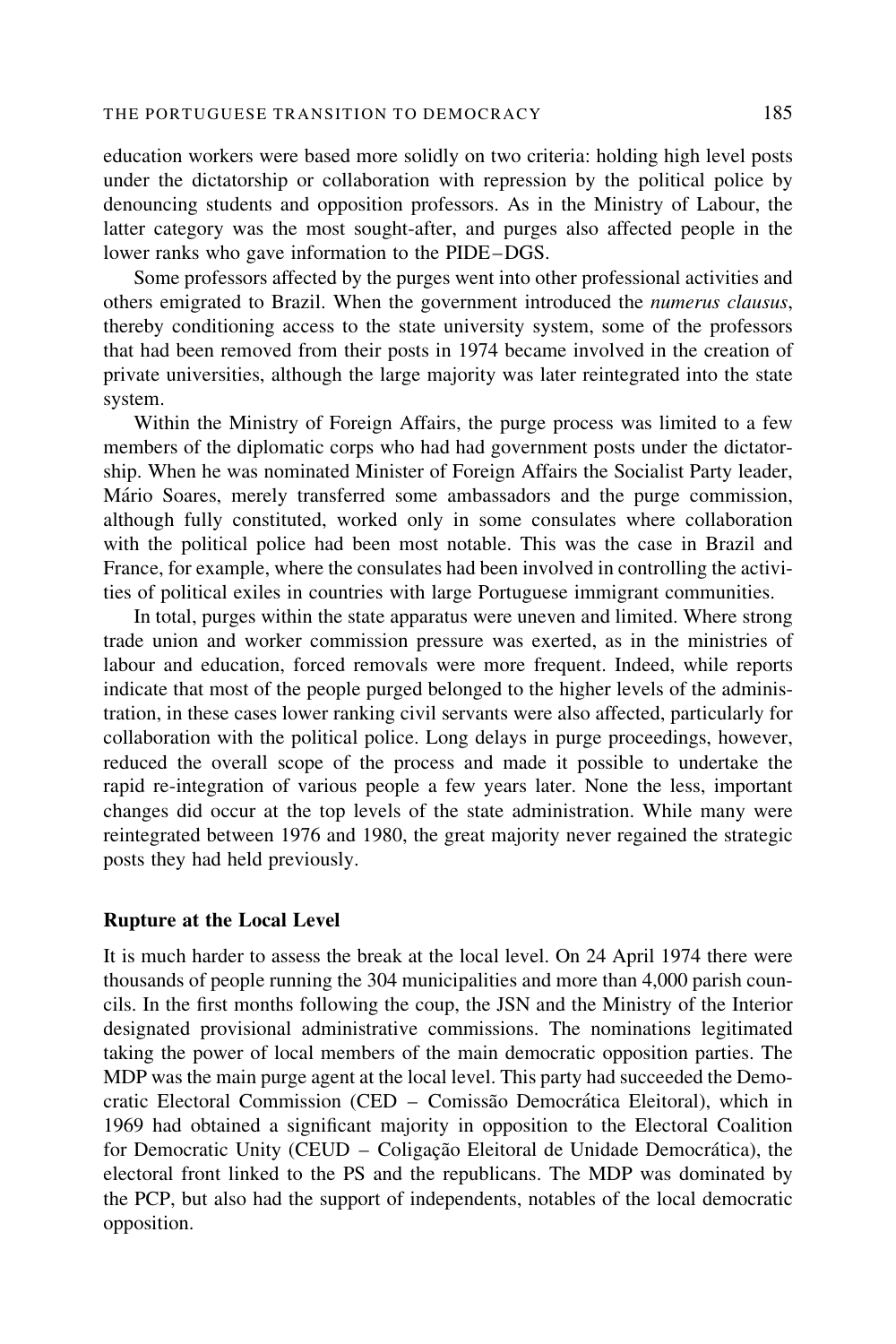During the 'hot summer' of 1975, anticommunist action led to the fall of various administrative commissions, which became increasingly isolated in the central and northern parts of the country. The parties of the centre right and the PS itself were poorly organized in 1974.<sup>58</sup> They lacked proper party structures and it was only later, during the pre-electoral period, that they began to call for positions at the local level.

Given the lack of data it is difficult to measure the levels of continuity and rupture within the local administration. Moreover, while constitutional legislation barred all leading local politicians associated with the dictatorship from standing as candidates for the first elections, it must have had a limited impact. <sup>59</sup>

#### The Economic Elite

During the first two years of the transition the economic elite was hard-hit by the process of nationalization and state intervention, as well as by the flight of industrialists and entrepreneurs from the country. Despite attempts to reach an understanding between General Spinola and the leaders of the main economic groups, strike movements and a strong impetus towards state intervention led to the first wave of self-exiles. Some of the most important illegal purge processes were also initiated against members of the economic elite, visibly frightening them.

As noted already, demands for purges were among the most significant causes of industrial disputes during the weeks immediately following the coup (see Table 3). The 'symbols of rupture' signalled with the dismissal of most of the dictatorship's political elite as well as with the criminalization of the political police were important; however, purges of the administrations of both public and private companies, was transformed rapidly into a component of collective action that increasingly assumed radical traits. It is interesting to note that 73 per cent of the 102 industrial disputes that were associated with the purges assumed a radical form, often involving workplace occupation and worker self-management.<sup>60</sup>

It was only at the beginning of 1976, with Decree Law 52 of 21 January, that two purge commissions were given legal status and formal competence to deal with the banking and insurance sectors, which had been nationalized by then. These

| Cause             |       | Disputes |
|-------------------|-------|----------|
|                   | Total | Per cent |
| Log of claims     | 268   | 46       |
| Purges            | 102   | 18       |
| Non-compliance    | 109   | 19       |
| Dismissals        | 131   | 23       |
| Company closure   | 20    | 3        |
| Threat of closure | 29    |          |

TABLE 3 CASES OF INDUSTRIAL DISPUTES (MAY 1974–FEBRUARY 1975)

Source: Rafael Durán Muñoz, Acciones Colectivas y Transiciones a la Democrácia: España y Portugal, 1974-77 (Madrid: Centro de Estúdios Avanzados em Ciências Sociales, 1997), p. 128.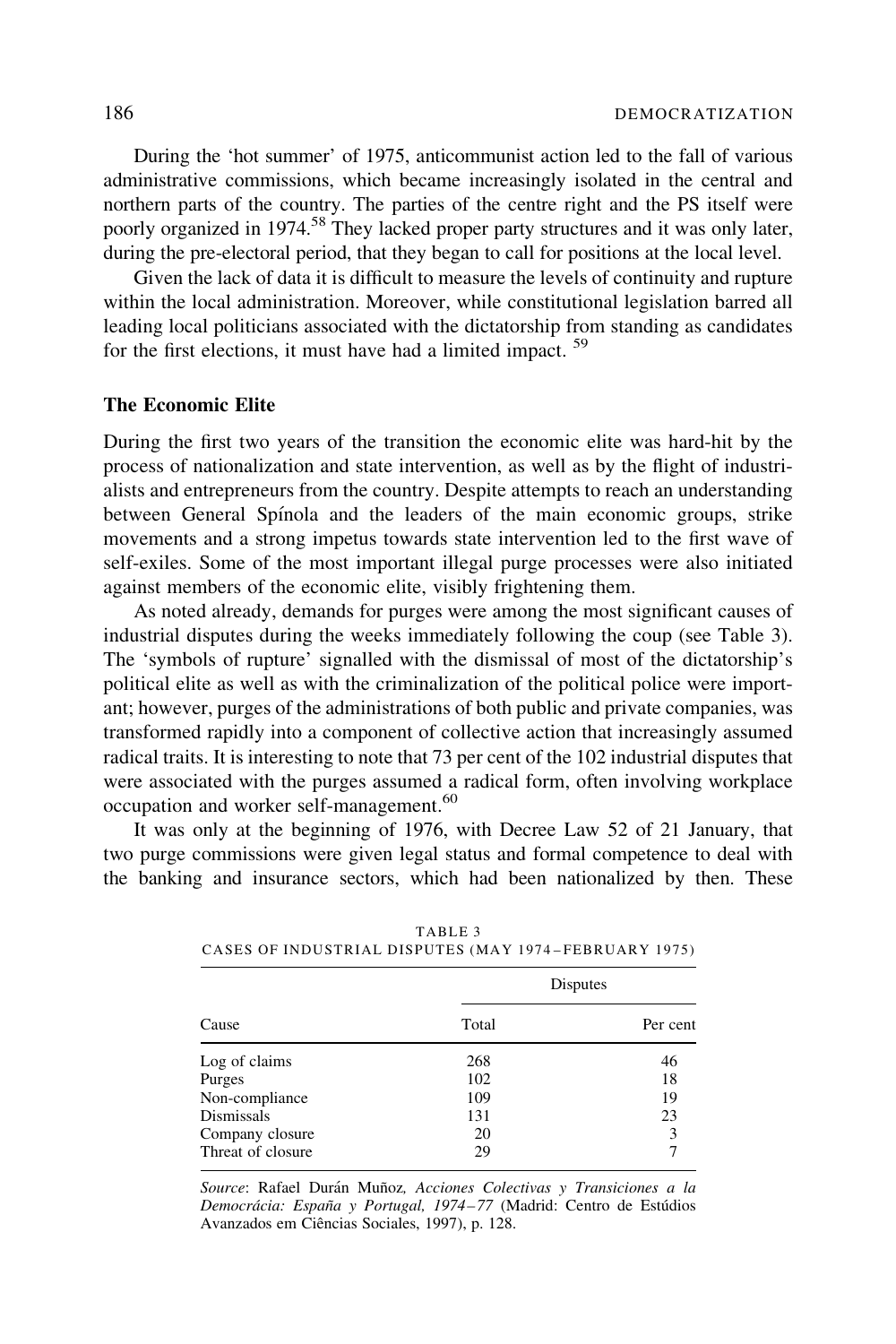commissions were subordinated to the commission governing purges in the public sector as a whole. Its main role at this point was to reintegrate those who had been subjected to the 'wildcat' purges without respect for the basic principles of due process.<sup>61</sup>

The exodus of important members of the economic elite became a common occurrence in 1975, as did the nomination of new managers for the businesses intervened by the state. The 'wild' purges were concentrated in the large enterprises in the industrial area around Lisbon and in the banking and insurance sectors. In the business community, the dynamic overtook any desire to punish any individual's collaboration with either the political repression or with New State institutions, and it became an integral part of a wave of increasingly anti-capitalist social movements that railed against the business and land-owning elite. In the north of the country there were fewer 'wild' purges due to the relative weakness of the unions and the workers commissions.<sup>62</sup>

The nationalization strategy aimed to dismantle the large economic groups and to give the state control over the main sectors of the Portuguese economy. Apart from direct nationalization, the state indirectly controlled various businesses for a fixed period. The 1976 Constitution confirmed the nationalization process but reduced the level of intervention. A study allows one to conclude that 19 per cent of industrialists abandoned their posts (2 per cent were purged), and that the purges essentially affected the industrial area in Lisbon and Setu´bal, hardly affecting the northern textile sector.<sup>63</sup> Brazil was the preferred exile destination although many returned to Portugal between 1976 and 1980. When Mário Soares as Prime Minister of the first constitutional government visited Brazil in 1976, he called for the return of the members of the economic elite that had fled the country.

Thus, the wave of nationalization, purges and forced resignations of the preconstitutional period profoundly affected the entrepreneurial sector. Most of its members were reintegrated between 1976 and 1980, but nationalization caused long-lasting changes in the Portuguese economic system, a key legacy of the transition to democracy.

#### The Print and Broadcast Media

The relationship between the state, the economic elite and the media underwent a profound transformation during the transition period.<sup>64</sup> The administrative and management bodies of radio and television stations, as well as the main newspapers were removed from their posts. Only a few directors of privately owned newspapers, already in the hands of the opposition under the old regime, were able to hang on to their posts. While the first purges were driven by the military, the main purge agents in this sector were journalists and typographers linked to the PCP and other extreme-left organizations that maintained this position of dominance until 25 November 1975.

The censorship services were purged and dissolved. The official dictatorial press had had a limited circulation, circumscribed to members of the state bureaucracy for the most part. The newspaper of the single party, sustained artificially through an official subscription campaign, disappeared immediately after the occupation of its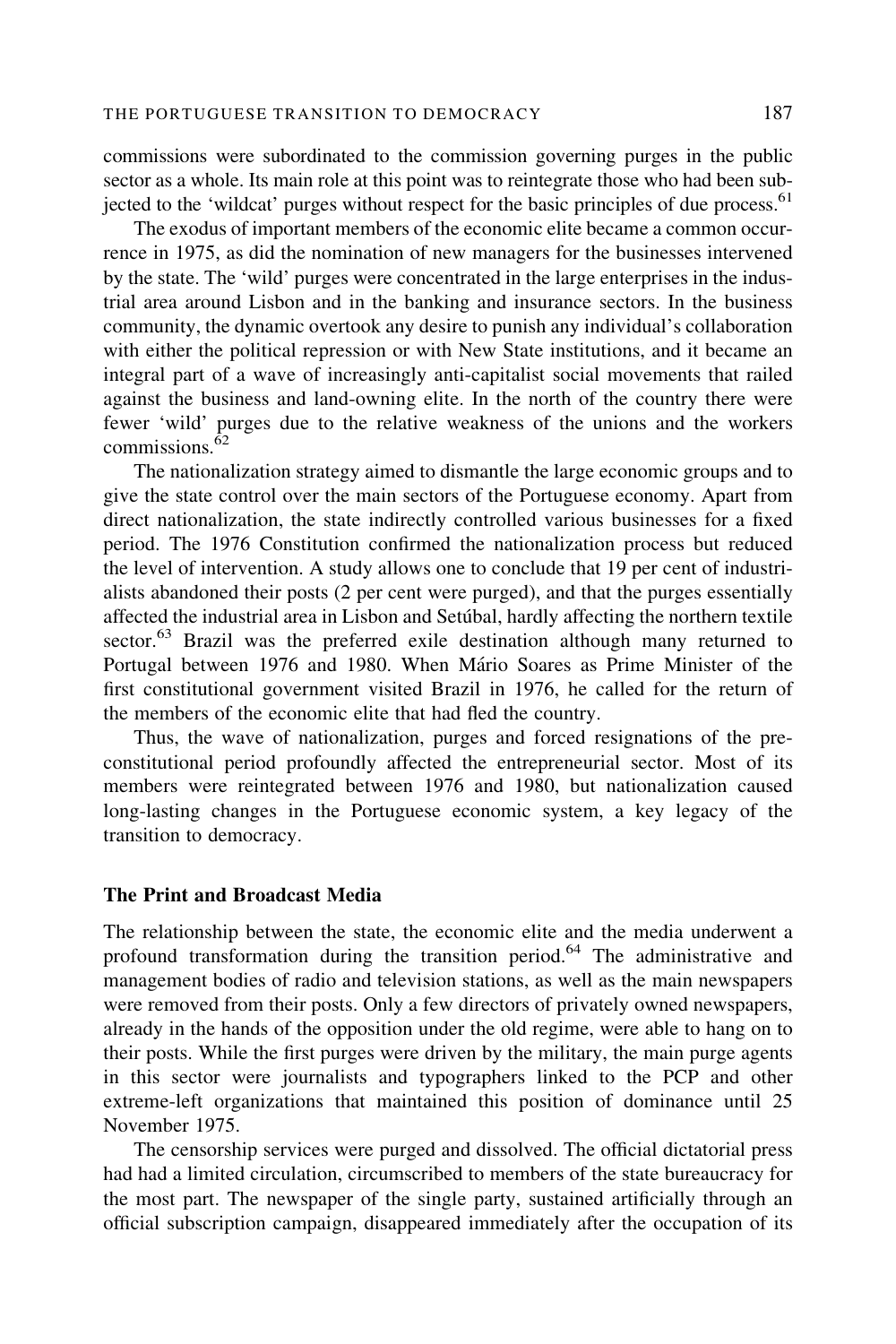headquarters. The most important proceedings took place against non-official newspapers, where journalists and typographers linked to the left-wing parties controlled the purges.

The media as a whole suffered profound changes during the transition process. The political battle for control over the media had a great impact. The occupation of the Catholic Church radio station, Radio Renascença, by its own journalists, and the self-management system instituted thereafter, polarized public opinion. This radio station became an instrument of the extreme left in 1975 until its powerful transmitters were destroyed on the instructions of the military, and the station returned to the Church.

The newspaper *República* met with a similar fate. Of all the daily publications, it was the only pro-democratic newspaper to continue publishing throughout the duration of New State. This paper supported the PS and became self-managed after its directors resigned in 1975, when it became a mouthpiece for the revolutionary left until its old directors were restored to their previous position in 1976. While the Communists were not responsible for any of these events, the moderate left associated with the PS made the 'Republica Case' one of their most successful 'anti-totalitarian' campaigns. They succeeded in associating the República Case with the threat of a PCP take-over of power.

After the nationalization of the various economic groups that had controlled a substantial part of the print media, most of the press came under state control. Later, during the peak of the process of political radicalization, new newspapers emerged that were supported by the moderate left and the parties of the right, which re-employed some of the previously purged journalists. Many of these new newspapers relied, initially, on financial support from the western democracies.

## Voluntarism and Memory

In 1974–75 various civic and state mobilization initiatives were promoted to denounce the authoritarian legacy and to 'democratize' certain sections of Portuguese society. Such was the nature of the Cultural Action Campaigns (CDC – Campanhas de Dinamização Cultural) that were developed by the MFA in collaboration with left-wing civilians and parts of the Student Civic Service (SCE – Serviço Cívico Estudantil). The government also created the Black Book Commission on Fascism, which was responsible to the presidency of the Council of Ministers and which was composed of socialist and left-republican intellectuals and politicians. With access to all of the dictatorship's archives, this Commission published dozens of books containing primary documentation which, among other issues, denounced the regime's repression, the treatment of political prisoners, censorship and the collaboration between economic groups and the political police. When it was dissolved in 1991 it was supposed to lead to the creation of a 'museum of resistance', a project that has yet to be realized. Other initiatives that were more emblematic of the 1974–75 period, but which were associated with the political parties as well as civil society and popular organizations was, for example, the creation of the 'Humberto Delgado Popular Tribunal' (Tribunal Popular Humberto Delgado).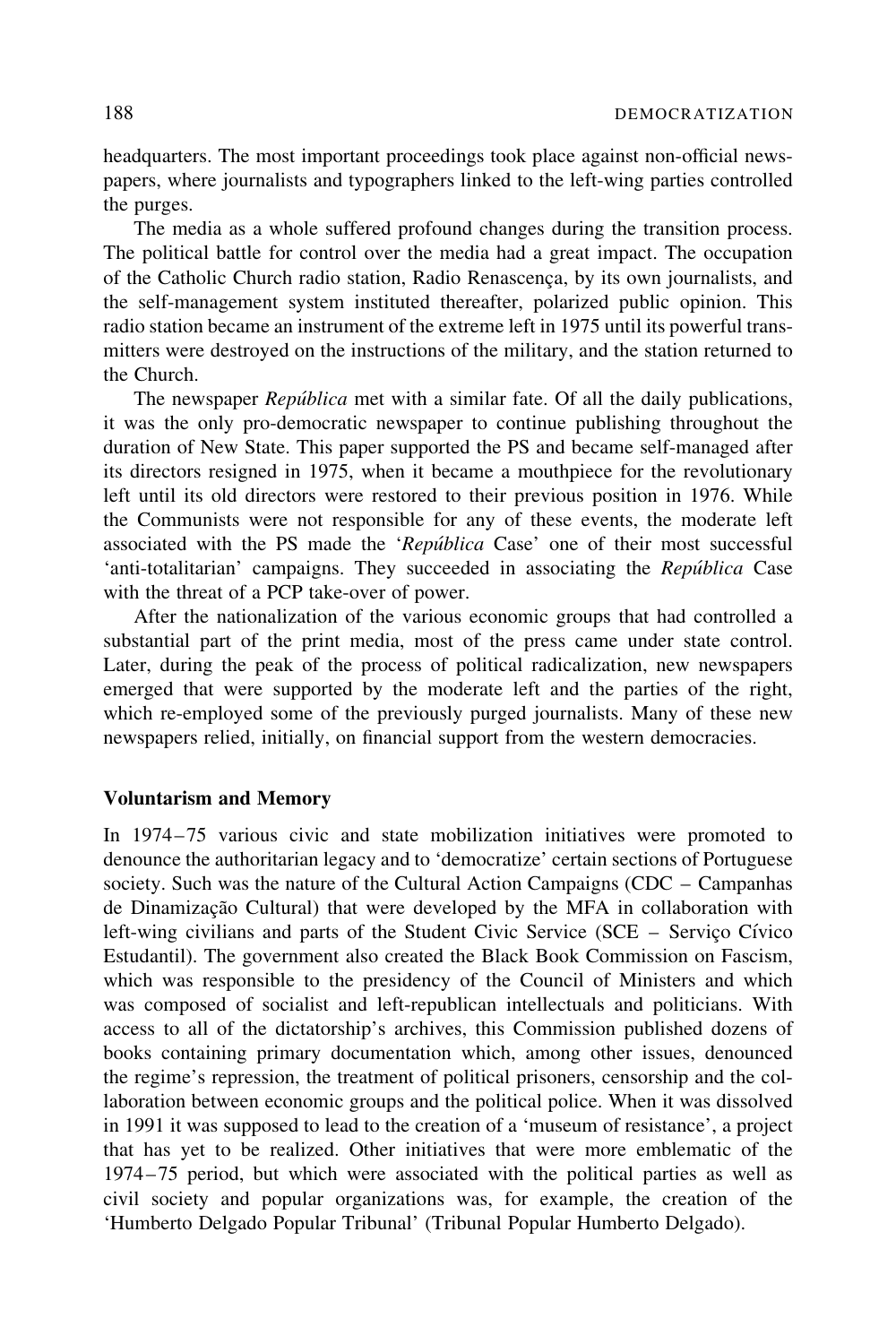The CDCs were intended to 'democratize' the rural world. While established by the MFA, the campaigns were driven by left-wing intellectuals and communists who designed cultural initiatives that denounced the repression of the past and promoted civic participation. Believing that these campaigns were little more than an attempt by the military to create its own propaganda department, these movements were resisted immediately by the northern conservative elites and criticized by the moderate political parties. Consequently, the campaigns were interrupted in the central and northern districts before they were finally abolished following the events of 25 November 1975, and the dissolution of the PCPdominated Fifth Division.

The SCE was a product of two interrelated factors: the university system's incapacity to accept all of the candidates for higher education that was a direct consequence of a rapidly expanding secondary school system, and an ideological climate that promoted contact between students and 'the people'. For one academic year before entering university, students were encouraged to work on literacy and other similar projects in the local communities. One of the projects in which they were involved was the collection of ethnographic material on popular memory. This material was intended to serve as the basis for a museum exhibiting oral and material memories of the popular resistance of the 'peasants and the labourers' to the New State.<sup>65</sup>

Both the SCE and the CDCs met with resistance (albeit for different reasons), particularly in the north of the country where conservative notables and priests were particularly suspicious of left-wing initiatives, and where the urban middleclasses feared the consequences of students escaping the control of the family. The CDCs were closed down in 1975, with the Education Ministry abolishing the SCE shortly thereafter.

The Humberto Delgado Popular Tribunal was established to examine the regime's most notorious crime when, in 1965, the PIDE assassinated the dissident general, Humberto Delgado, near the Spanish town of Badajoz. Delgado had stood against Salazar's candidate in the 1958 presidential elections, afterwards fleeing into exile. The dictatorship consistently denied any involvement in the general's murder, while the family's first lawyer was one of the regime's leading opponents, Mário Soares. Established after the transition, the tribunal sought to mobilize public opinion to call for the conviction of those former PIDE agents who had committed the crime and who had since fled justice. In the end, those responsible for the assassination were tried and convicted in absentia.

The Constituent Assembly discussed a large range of proposals that were to lead to the criminalization of both the authoritarian elite and the dictatorship's agents of repression. With the exception of the temporary measures introduced to ensure the prosecution of PIDE agents, in terms of punitive measures against the old regime, the only legal legacy of the transition was the introduction in the 1976 Constitution that prohibited parties with a 'fascist ideology'. This was retained after subsequent constitutional revisions and in the 1990s, despite criticisms regarding its usefulness, it was not only ratified by the parliament but was even used against a group of the extreme right.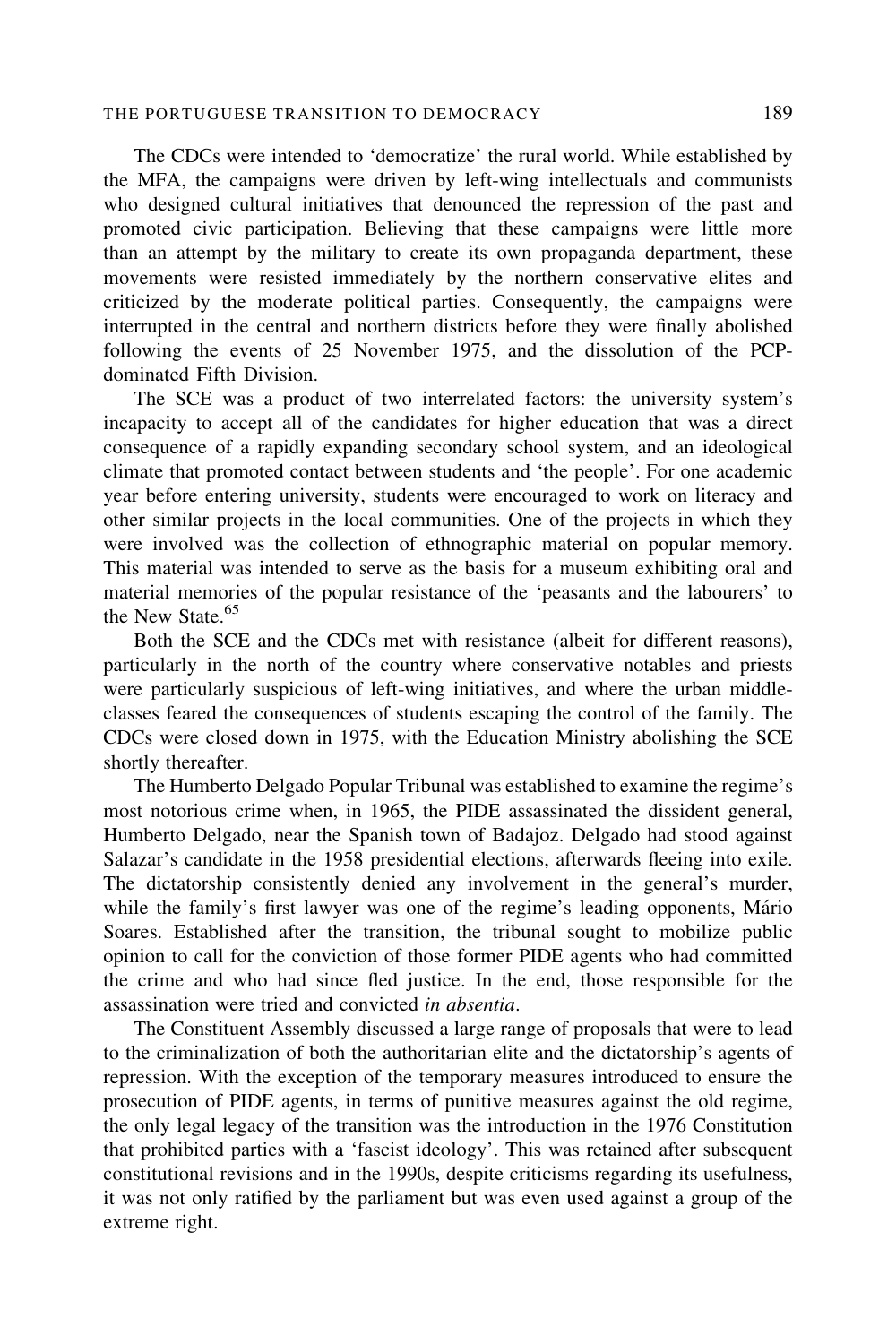| Fall of dictatorship  | Crises                | Democratic consolidation |
|-----------------------|-----------------------|--------------------------|
| April 1974–March 1975 | March 1975–April 1976 | April 1976–October 1982  |
| $+$ Legal purges      | $+$ Legal purges      | Reduction of penalties   |
| $-$ 'wild' purges     | + 'wild' purges       | Reintegration            |

TABLE 4 PHASES OF TRANSITION AND DEMOCRATIC CONSOLIDATION AND THE PURGE **PROCESSES** 

As seen above, the military, political, administrative and economic elite were all affected deeply, albeit to different extents, by the measures introduced during the first two years of the transition to punish them for their collaboration with the previous regime.

As Table 4 shows, this form of 'immediate transitional justice'<sup>66</sup> happens very quickly during the two transitional phases and democratic consolidation which marked the beginning of the process of rehabilitation. Only the compensation awarded to the 'anti-fascists' will be discussed below, as the legacy of the colonial war and subsequent decolonization was to drag on for the next 30 years.

## The Dual Legacy and the Consolidation of Democracy

The moderate elite that dominated the period of consolidation inherited a complex situation in 1976. The military intervention of 25 November 1975 marked the beginning of the process of democratic institutionalization, although one that was under the tutelage of the Council of the Revolution until 1982. In the economic sphere a heavily nationalized sector and extensive state interventionism, along with the introduction of severe austerity measures following the first Portuguese agreement with the International Monetary Fund (IMF), became symbols of recession and resulted in a drastic reduction in real salaries. In the social arena, the return of hundreds of thousands of colonial refugees as a result of the decolonization process brought problems. Some extreme-right wing terrorist actions continued briefly  $-$  a legacy of the 'hot summer' of 1975. This was soon to be joined by some extreme left-wing terrorist activity (Table 5).

The official discourse of the first two constitutional governments led by the socialist Prime Minister, Mário Soares, and by the first democratically elected President Ramalho Eanes, favoured 'reconciliation' and 'pacification'.

Under pressure from parties on the right and centre-right the purges were soon brought to an end and their role re-evaluated in light of the claim that they were an excess of the early transitional period. At the same time, a number of communists and left-wing civilians and military figures were removed from office. Many members of extreme-left parties and the PCP were dismissed from their positions within the civil service and state-owned companies. Soldiers associated with the former Prime Minister, Vasco Gonçalves, and the leader of the MFA's militant faction, Otelo Saraiva do Carvalho, were dismissed from the armed forces.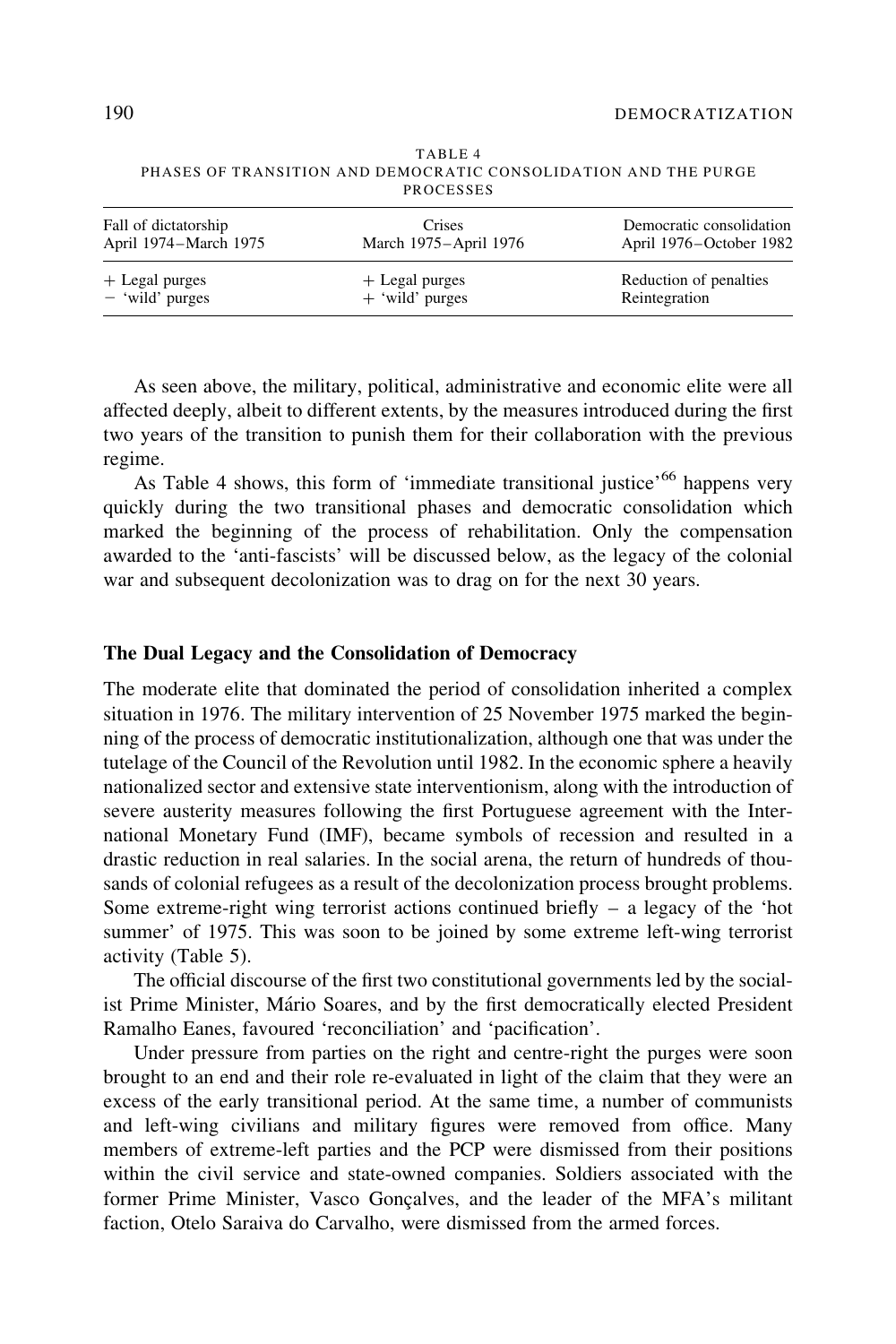| Legacy                                              | Timescale   |
|-----------------------------------------------------|-------------|
| Ideologically left-wing constitution                | $1982 - 89$ |
| Nationalized sector                                 | $1982 - 89$ |
| Agrarian reform                                     | $1976 - 89$ |
| Military prerogative – Council of the Revolution    | 1982        |
| Economic elite in exile                             | $1976 - 80$ |
| Partial paralysis of the police and judicial system | 1976        |

TABLE 5 LEGACIES OF THE TRANSITION TO DEMOCRACY

The extreme right-wing terrorism of the MDLP and ELP was carried out largely by military officers – both active and retired. The actions of these groups came to an end a few years later and they were soon to dissolve following General Spinola's return from exile. While some of their members were jailed, the majority of cases dragged on for years and resulted in vendettas, given their extensive links with moderate elements during the hot summer of 1975 and the promises made to them that their crimes would be 'forgotten'. The repression of the extreme left-wing terrorist group, the Popular Forces of 25 April (FP-25), which involved the 25 April coup's operational chief and leader of the revolutionary left, Otelo Saraiva do Carvalho, was a much more complex affair that dragged on until the turn of the century.

Despite this outburst of violence the climate of political reconciliation predominated in the last years of the 1970s, shaping the way in which the government dealt with the legacy of the dictatorship. This was particularly true with the trial of members of the former regime's political police, the PIDE–DGS. Following the so-called 'PIDE hunt', in which those who had not fled the country were tracked down, there followed a two-year period during which PIDE–DGS agents awaited their trial and punishment, either in protective custody or on conditional release. Their trials were conducted according to the new post-revolutionary political ethos and, as a result, those who had not taken advantage of their bail to flee the country received only light sentences from the military tribunals (normally they were sentenced to time already served). Those who had good military active service reports from the colonial war period received especially benevolent treatment. Although there were public demonstrations and criticism of the sentences meted out, they did serve as notice that judicial legality and the rule of law had been re-established following the 'excesses' of the turbulent years, 1974–75. The two years that had passed since then had seen a significant diminution of 1974's revolutionary 'emotions', and the ruling political elite made it clear that they favoured continuing with institutional demobilization.

#### Reintegration

Between 1976 and the early 1980s, steps were taken to reintegrate those who had been victims of the purges.<sup>67</sup> New legislation was passed and measures were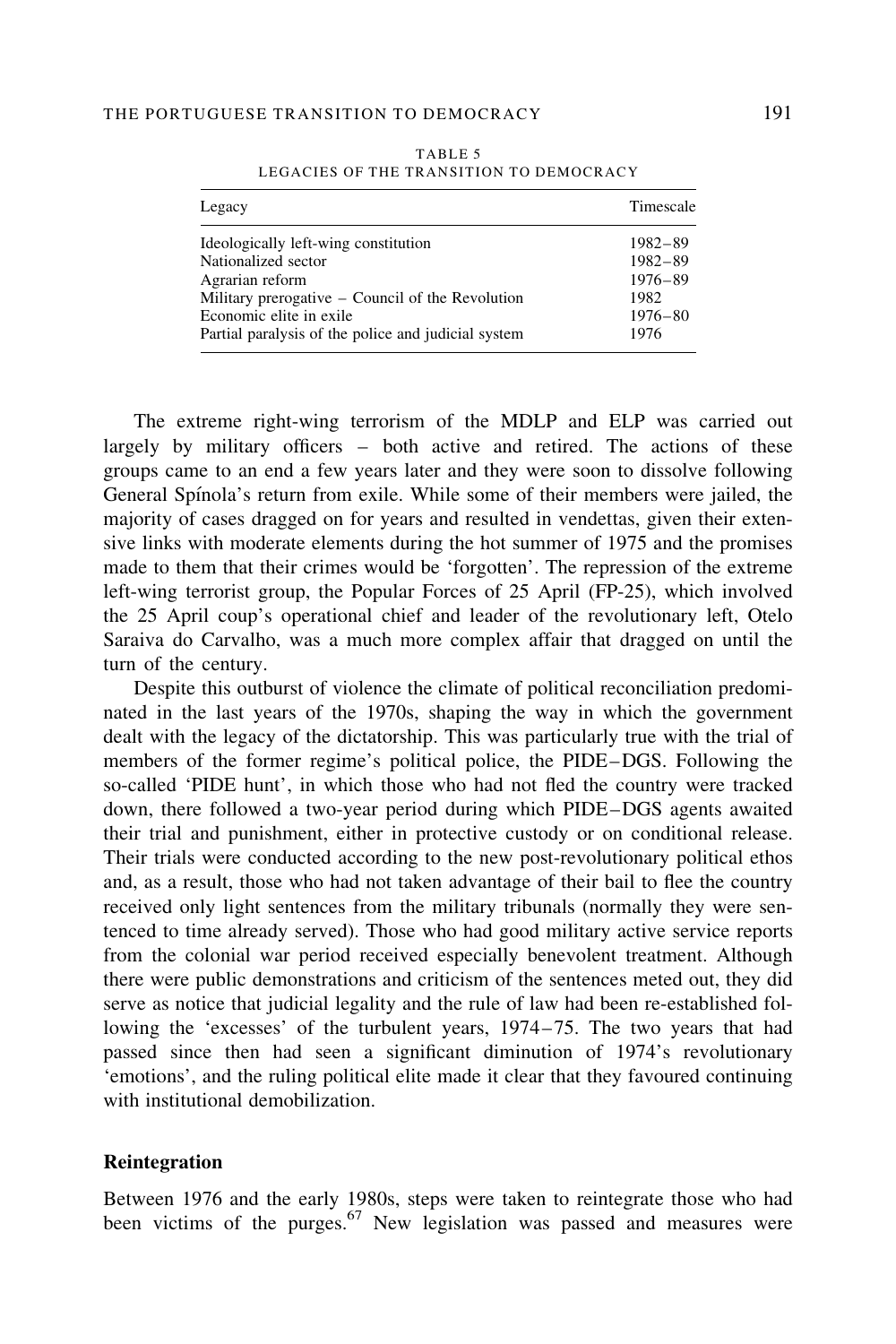adopted quickly to normalize the situation in the economic arena where the 'wild' purges had been most severe. Soon after the introduction of these new laws, the Council of the Revolution ordered 'all officials of the armed forces who had been assigned to the purge commissions in private enterprises' to return to their barracks.<sup>68</sup> The government followed this with a series of measures designed to facilitate the return of exiles and business administrators who had been forced out by the purges. Decree-law 471 of 14 June 1976 declared that the ideologically motivated purges realized by workers in the private and public sectors between 1974 and 1976, and 'which had not observed' the laws that were then in force, were legally null and void. $69$ 

Taking advantage of the new situation, the victims of the purges organized themselves into the Movement for the Reintegration of the Unfairly Dismissed (MPDJC – Movimento Pró-reintegração dos Despedidos sem Justa Causa), which could count on the new private newspapers to fight in their corner.<sup>70</sup> The trade union movement protested against the reintegration of those who had been purged by holding strikes and even some sporadic sit-ins. These actions, which affected mainly the recently nationalized state enterprises and the civil service, were largely unsuccessful.

The purge commissions in the ministries ceased to operate in 1976 and the Council of the Revolution, which took on the role of these commissions as well as the leadership of the CEPML, reinforced legal mechanisms to ensure a process of rehabilitation took place. A moderate member of the Council of the Revolution, Captain Sousa e Castro, was given responsibility for the entire process. The CARSR was then created under the auspices of the Council of the Revolution and continued in operation until the mid-1980s, rehabilitating the vast majority of appellants that came before it. This commission was composed of legally qualified military officials and civilians who had no links with the dictatorship. According to a report into its activities, the commission expressed the view that 'it is necessary to repair the damage that was done' during the 1974–75 period when many of the purges were 'merely arbitrary'.<sup>71</sup> Most of those who had been dismissed during the purges had their punishment altered to compulsory retirement. The remainder often received a payment in lieu of lost earnings and restoration of their seniority for the purpose of calculating retirement pension entitlements. In some cases in which trade union or student resistance to the reintegration was particularly vociferous, those who were to be reintegrated were simply transferred to other institutions or remained at home until emotions calmed down before returning to their posts. In some universities reintegration of those who had been purged did not begin until the early-1980s. One case, that of Veiga Simão, former Education Minister of Caetano, was decided by the Council of the Revolution itself; however, the great majority were left to Sousa e Castro and his CARSR.

Between 1976 and 1978 these commission reassessed 3,351 processes within the various government ministries and nationalized industries, most of which concerned officials of the previous regime's political police. In the case of PIDE–DGS agents, the CARSR followed the precedent established by the Military Tribunals. These tribunals had heard the cases against political police agents, and had decided that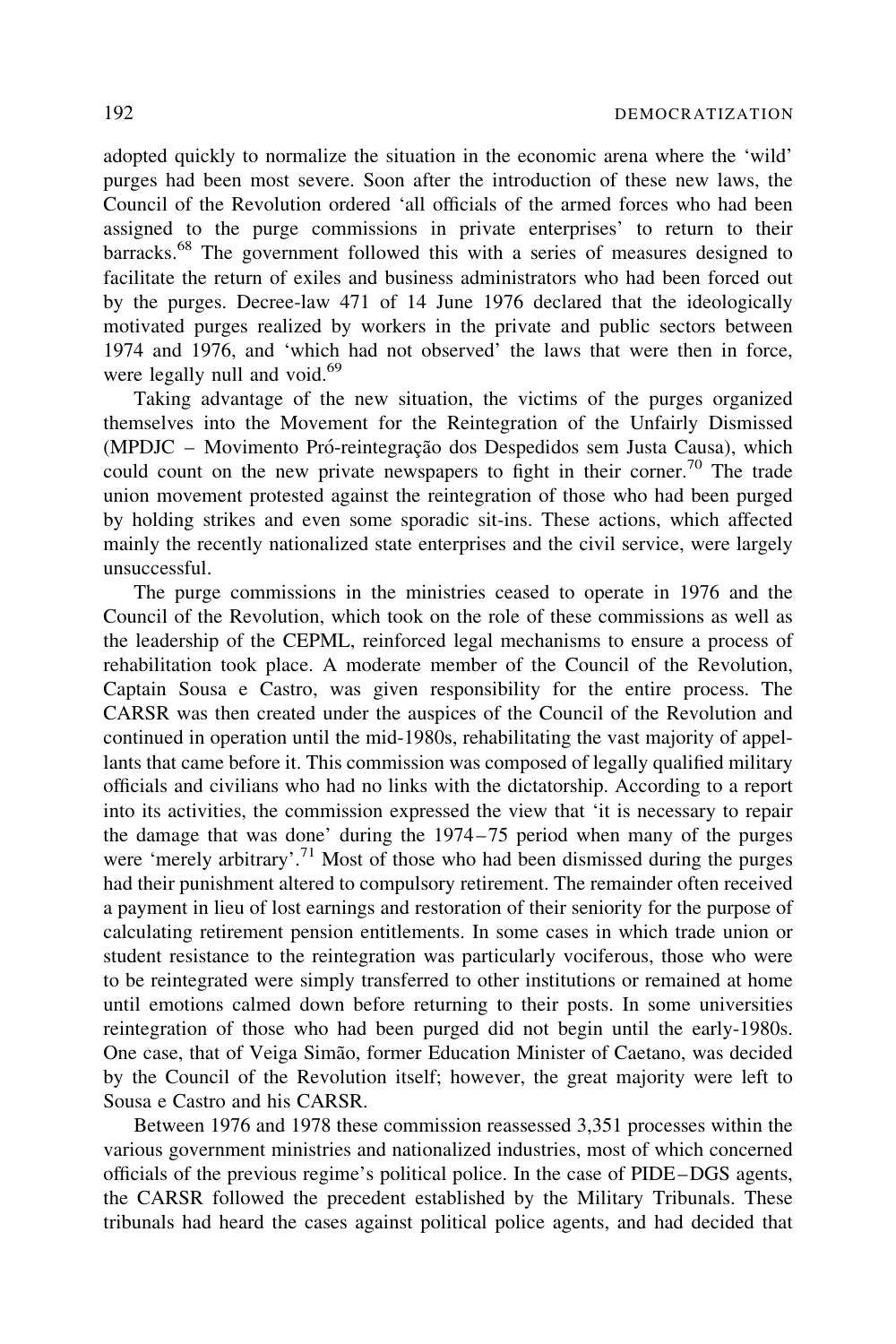'the fact that those being tried were former agents of the PIDE–DGS is irrelevant because it was not illegal in the past to be a member of the political police'. This principle restored their rights as public employees to them, but only if they had not 'taken part in illegal activities'.<sup>72</sup>

With the abolition of the Council of the Revolution many of the outstanding appeals were transferred to the administrative courts, while the CEPML became little more than a document archive that was responsible to parliament. Parliamentary debates concerning the future of the archive were often heated and passionate with some parties, particularly the CDS, calling for their destruction. Their incorporation into the national archive and consequent limited release to the public was a controversial victory for historians and left-wing parties.

#### The Politics of Memory in Democratic Portugal

An official exhibition on the twentieth century in Portugal was inaugurated in November 1999, with the sponsorship of the Presidency and the government, to celebrate 25 years of Portuguese democracy. Directed at the public at large and students, the exhibition took thousands of Portuguese through the dark passages of Salazarism, through the torture chambers of the political police and corridors lined with photographs of political prisoners, while opposition figures and the pro-democratic press were celebrated. There was a threatening corridor dedicated to the colonial war, which ended in a well-lit area celebrating the fall of the dictatorship. Significantly, the exhibition ended where democracy began. The turbulent period of the first years of the transition were omitted, represented symbolically by thematic panels which portrayed the process of social and political change that had taken place in the 25 years since the fall of the Salazar regime.

It would have been very difficult for an official exhibition to deal with the transitional period, given the complex legacy of the first two years of the transition. According to the official discourse of the PS, led by Mário Soares, and the democratic parties of the centre-right, Portuguese democracy was shaped by a 'double legacy': the authoritarianism of the right under the New State, and the authoritarian threat of the extreme left of  $1974-75.^{73}$ 

The impact of the return of right-wing exiles to Portugal, of press campaigns in favour of those who had been expropriated in 1974–75 and the search for some anticommunist 'military heroes' was hardly noticeable. By the end of the 1970s the situation no longer favoured the political re-conversion of the 'barons' of the dictatorship and of military figures with populist tendencies, who hoped to make political capital of involvement in anti-communist action in 1975. The process of de-colonization, aggravated by the inability to mobilize those returning from Africa, marked the end of an era for the Portuguese radical right.

The relatively peaceful process of reintegrating the returning colonists was not merely a consequence of the 'quiet habits' ascribed to the Portuguese, or of state support. It was also a product of the nature of the white community in Africa, such as its relatively recent settlement in the colonies and the concomitant maintenance of family ties in Portugal.<sup>74</sup> Emigration to other countries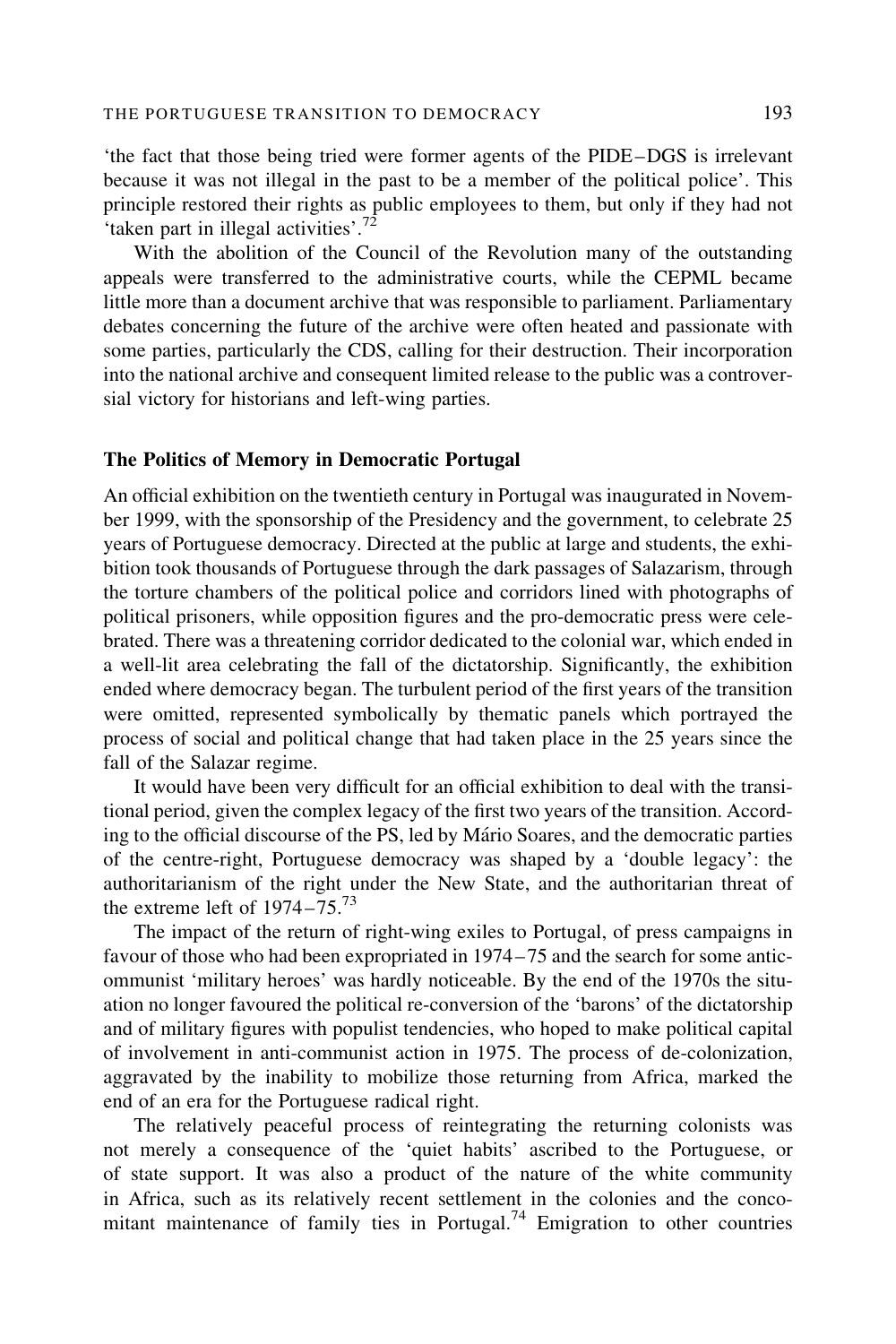such as South Africa also diminished the numbers returning and the shock of social absorption.

The abolition of punitive legislation affecting the dictatorial elite and the process of democratic consolidation encouraged some of the leading figures of the old regime to return to Portugal. The last president of the New State, Admiral Américo Tomás (who maintained a 'political silence' until his death), as well as some former ministers, eventually came back to Portugal. Marcello Caetano refused to return from Brazil, where he died in 1980. None of those who came back wanted to associate themselves with a possible rebirth of the radical right, and few of them joined the democratic parties. Some exceptions confirm the rule: Adriano Moreira, former minister for the colonies, developed a political career under the new democracy. He became a parliamentary deputy and the Secretary General of the CDS for a short period of time. Among the Caetano ministerial elite there were a few that became involved in politics again, but the number is insignificant. Veiga Simão, who designed the policy to modernize the school system shortly before the fall of the regime, offers one of the rare examples of a reactivated political career.

By 1985, on the eve of Portugal's accession to the EEC, the heritage of the double legacy was practically extinct. There was no party of the right of parliamentary or electoral significance that represented the old elite or acted as a carrier of authoritarian values inherited from Salazarism. The legacy of state socialism and military guardianship had also disappeared after the successive constitutional reforms.

The new democratic institutions associated themselves with the legacy of political opposition to the dictatorship. The semi-presidential nature of the political system and the fact that first General Ramalho Eanes and then two presidents who had been active in the anti-Salazar struggle (Ma´rio Soares and Jorge Sampaio) have been important symbolically in reinforcing the anti-dictatorial nature of the new regime. During the first 30 years of democracy, successive Presidents of the Republic have rehabilitated posthumously many of the dictatorship's victims and awarded members of the anti-Salazar opposition awards, such as the Order of Freedom. The most emblematic of these awards was granted to General Humberto Delgado, whose military honours were restored posthumously. Streets and other public places were renamed after famous opposition figures – republicans, communists and socialists alike – while Salazar's name was removed from all public monuments, squares and the bridge over the Tagus, which was quickly renamed Ponte 25 de Abril (25 April Bridge).

Attempts to compensate those activists who had struggled against the dictatorship were made from the 1970s onwards, although some of the proposals did not receive parliamentary approval.<sup>75</sup> Members of the opposition to the Dictatorship had to wait until 1997, and the introduction of the Socialist Party government's legislation enabling them to seek compensation, in terms of social security and retirement pension entitlements, for the years they remained clandestine or in exile.<sup>76</sup> However, in order to qualify, the claimants must be able to provide evidence of their persecution in the records held in the PIDE archive, and this is not always easy.<sup>77</sup>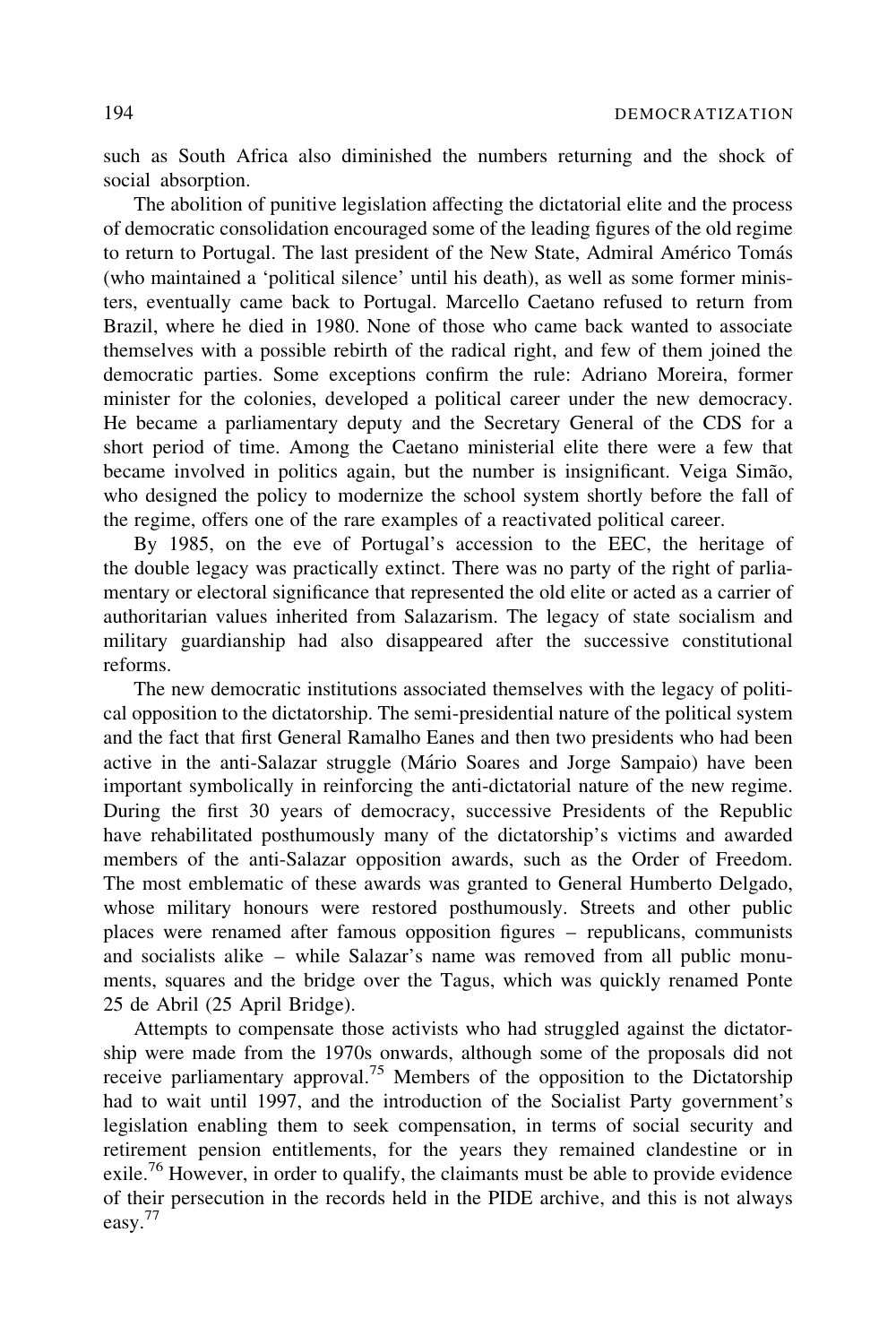Another aspect of the attempt to delegitimize symbolically the authoritarian past was the alteration of national holidays. The date of the republican revolution, 5 October 1910 (the republic had never been abolished by the dictatorship) assumed greater significance, while the 28 May holiday, which celebrated the military coup of 1926, was replaced with a new holiday on 25 April, celebrating the foundation of the new democratic regime.

In Portugal the creation of museums about repression and the dictatorship are notably absent. All such projects presented in the first two years of the transition were abandoned due to a lack of interest within civil society, including political parties such as the PS or the PCP, or a lack of enthusiasm on the part of the state. A project to turn the Commission on the Black Book on the Fascist Regime into a Museum of the Resistance failed to garner the support of the centre-right government of Cavaco Silva in 1991. Some modest initiatives were undertaken by city councils run by PS–PCP coalitions, such as the Lisbon council in the 1990s. The so-called Museum of the Republic and Resistance is a case in point. It was only towards the end of the 1990s that private foundations were created with the explicit aim of consolidating the memory of resistance to Salazarism and the transition to democracy. Such is the case of the Ma´rio Soares Foundation, established after the former president retired. With the passage of time the 25 April Association, which is organized by members of the MFA, has gradually developed both an annual commemoration and has kept the memory of those who were involved in the coup that brought down the authoritarian regime.

As in other transitions to democracy, the fate of the defeated regime's archives was a topic of heated debate. Given the nature of the fall of the regime, the military took possession of the PIDE–DGS archives and these survived almost intact; more importantly, perhaps, the archives of Salazar himself, which were kept in the headquarters of the Presidency of the Council of Ministers when the dictator died in 1970. This archive, which had been maintained meticulously by Salazar, gives a unique account of 40 years of Portuguese political life. Both the PIDE–DGS and the Salazar archives have been deposited in the national archive where, like all other New State documents, they are open to public inspection.

Important public debates about the archives began in the 1990s, when these were opened to the public. One such debate, provoked in 1996 by a former socialist minister who had been a victim of the PIDE–DGS, centred around the return of letters, photographs and other materials apprehended by the political police to their original owners or their heirs. Although some defended this course of action during the parliamentary debates that ensued, the negative reaction of the majority of historians ensured that the archives remained in the national archive.<sup>78</sup>

There are also occasional 'eruptions of memory' arising from unresolved cases or from new revelations by former regime members. For example, in 1998 the leader of the PIDE unit responsible for Humberto Delgado's assassination gave an interview to a Portuguese journalist in which he stated that he travelled regularly to Portugal although he had been condemned, in absentia, to eight years' imprisonment. He was soon found in Spain, where he had been living under a false name. A Spanish court prevented the Portuguese authorities from extraditing him, however, and the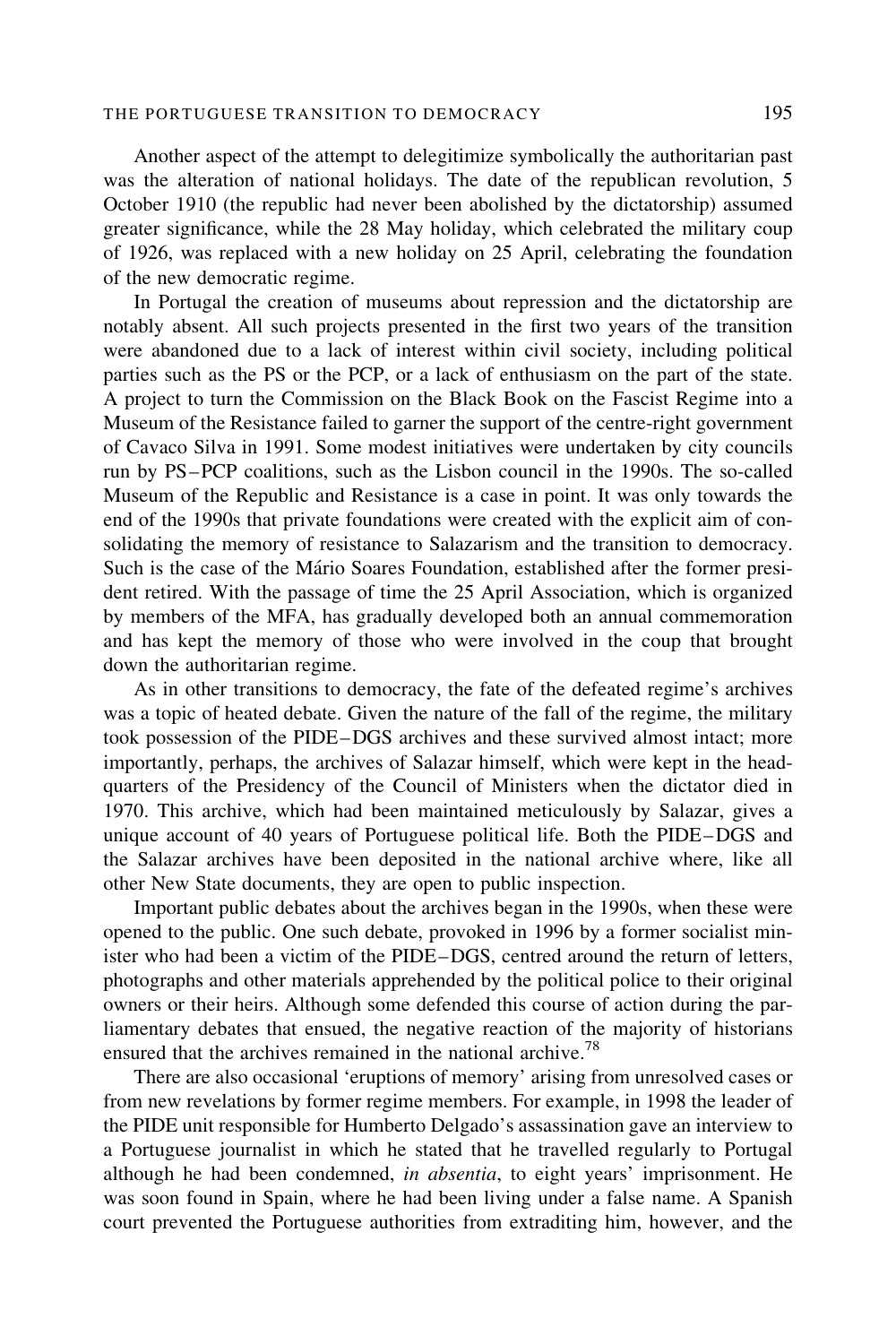court that had sentenced him originally was forced to admit that the statute of limitations applied, and that he was a free man.

## Authoritarianism and the Transition in the Portuguese Collective Memory

The motto 'no legacy lasts forever' does not seem to be applicable to political culture and many of the theses concerning apathy, lack of participation and weak support for democracy tend to be analysed as a legacy of authoritarianism. Hite and Morlino argue that, given the authoritarian regime's long duration and the extent of its 'innovation', 'the widespread legacy at mass level, concerning the beliefs and attitudes towards democratic institutions, is much more difficult to overcome'.<sup>79</sup> However, they also recognize the difficulties in making the legacy of the previous dictatorships operational as an independent variable in the analysis of attitudes concerning the new democratic regimes.<sup>80</sup>

An omniscient state, the culture of passivity, the weakness of civil society, the values of 'order', the culture of deference and the persistence of clientelism are certainly legacies affecting the 'quality' of Portuguese democracy; legacies that are also present in other Southern European democracies.<sup>81</sup> Forty years of dictatorship has certainly left its mark, but it is a legacy that is diffuse and difficult to interpret. Many of its aspects are confused with certain historical legacies that have seeped into the dictatorship's heritage.<sup>82</sup>

What follows is only a brief analysis of the development of Portuguese attitudes concerning the country's authoritarian past and the transition, and may serve as an indicator of the impact post-authoritarian Portuguese democracy has had in marking the transition as a positive break with the past and generating popular cultural 'myths of refounding'.<sup>83</sup>

From the late 1970s there have been a number of surveys seeking out the Portuguese attitude to both Salazar and his regime. As is only to be expected, a significant minority believes that the dictatorship governed the country better.<sup>84</sup> In 1985, 13 per cent of Portuguese retained a 'positive' opinion of the authoritarian regime.<sup>85</sup>

As part of the celebrations of the thirtieth anniversary of democracy, several opinion polls were commissioned that asked the Portuguese about the nature of the country's transition. Early findings suggest that 25 April is deeply rooted in Portuguese society as an important and positive date in Portugal's history. Of those questioned in one survey, 77 per cent stated that they were proud of the manner in which the transition took place. More importantly, the younger the respondent the more proud they were.

The majority of Portuguese (52 per cent) believe that the 25 April 1974 coup was the most important event in the country's history. When the responses are broken down by party support some disagreement is evident, with those on the political right more likely to believe that membership of the EU or achieving independence from Spain in the seventeenth century were more significant events (Table 6).

The New State is perceived negatively, while 25 April is viewed positively, with a minority of 17–14 per cent who believe that the dictatorship was a good thing and 25 April as negative. The authoritarian regime is perceived negatively by all age groups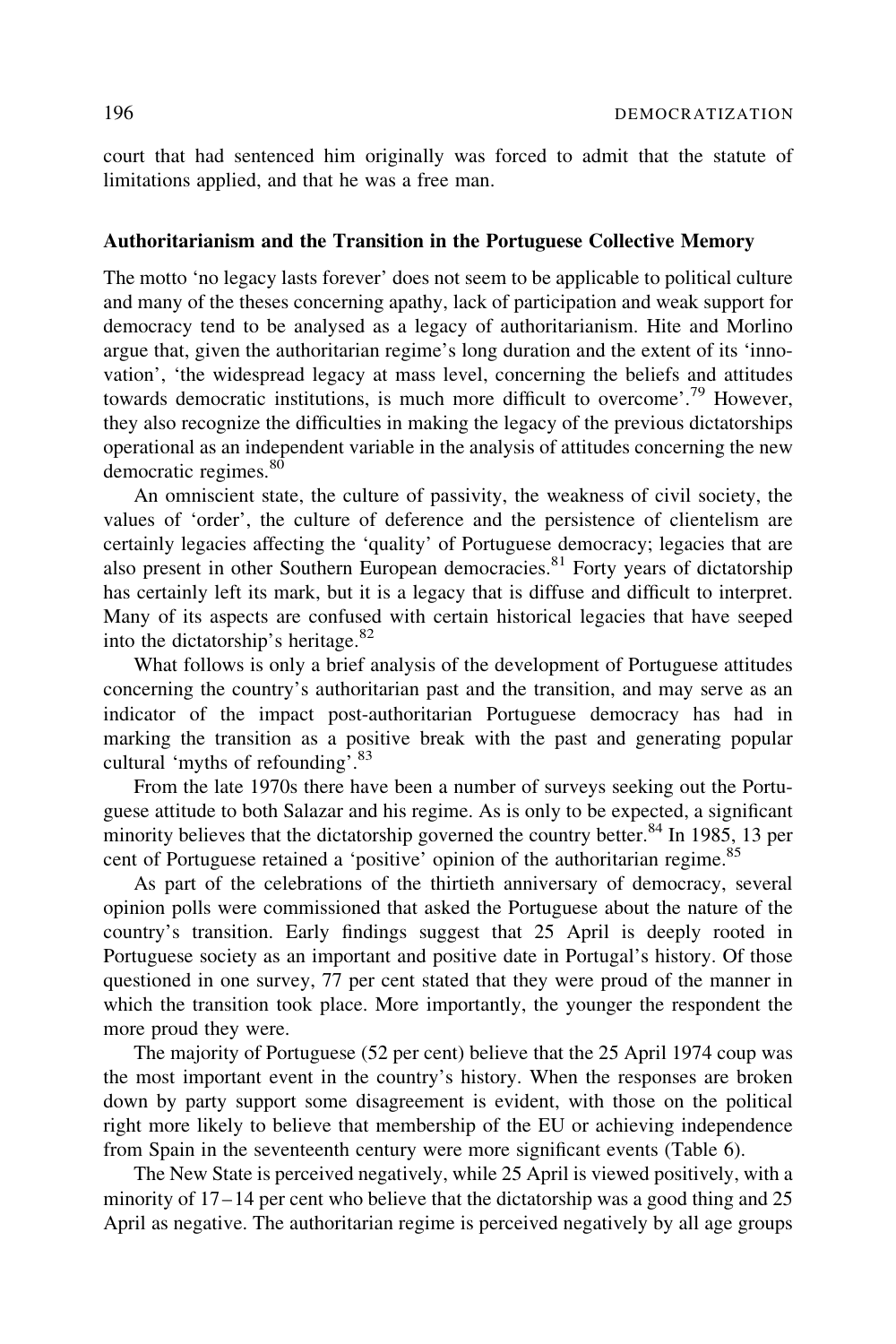| Characterization            | New State | 25 April 1974 |
|-----------------------------|-----------|---------------|
| More positive than negative |           | 58            |
| As positive as negative     | 26        | 23            |
| More negative than positive | 50        | 14            |
| Don't know/no reply         |           |               |
| Total                       | 100       | 100           |

TABLE 6 ATTITUDES ABOUT THE AUTHORITARIAN REGIME AND 25 APRIL 1974 (2004)

Note: Figures are percentages.

Source: Portuguese Catholic University Opinion Poll, Commission for the Commemoration of the Thirtieth Anniversary of 25 April 1974.

with the exception of those who were over 70 years old in 2004, who were generally neutral. Differences begin to appear when the respondents are analysed according to party sympathy. It is only to be expected that negative attitudes towards the authoritarian regime will decline as opinions move from left to right, with the supporters of the Popular Party (CDS–PP – Centro Democra´tico Social–Partido Popular) being the most inclined to viewing the previous regime in a more positive light. In total, 62 per cent of CDS–PP supporters characterized the New State as being just as positive as it was negative. The division between authoritarianism and democracy is less clear here. What would be interesting to know is whether the greater neutrality evidenced by CDS–PP supporters represents those who 'lost out' in 1974–75, or whether it is a new and discontented electorate. Nevertheless, the large majority, which includes supporters of the PSD, rejected the authoritarian past. This should be emphasized 30 years after the fall of the New State. The fact that positive attitudes towards the New State are restricted largely to a small right-wing party is consistent with the responses received regarding the consequences of 25 April. While the great majority of the Portuguese people believe, irrespective of their age, that the consequences of the 'revolution' were more positive than they were negative, supporters of the CDS–PP are more inclined to disagree with this sentiment.

When questioned on the motivations leading the armed forces to the 1974 coup, the Portuguese public believes that democratization and the ending of the colonial war were the main driving forces. Here the young tend to believe that democratization was a more important factor, while the older respondents place more emphasis on the desire to bring the war to an end; however, the differences are very small. Thirty years later the main actors of the transition have changed their position on the past, and perhaps even part of their motivations.<sup>86</sup> The example that is provided by the military officers who led and participated in the 1974 coup is interesting. Most Portuguese believe that their motives were to end the colonial war and to install democracy. Of the officers involved in planning and executing the coup, almost 90 per cent now say, 30 years later, that their main intention was to establish a democratic regime, while 70 per cent say that their main intention was to end the war. The negative image that the process of decolonization holds and the swift adaptation to democracy can perhaps explain the alterations in the officers' declared motivations. Even more interesting is the fact that more young people also think like them today, that their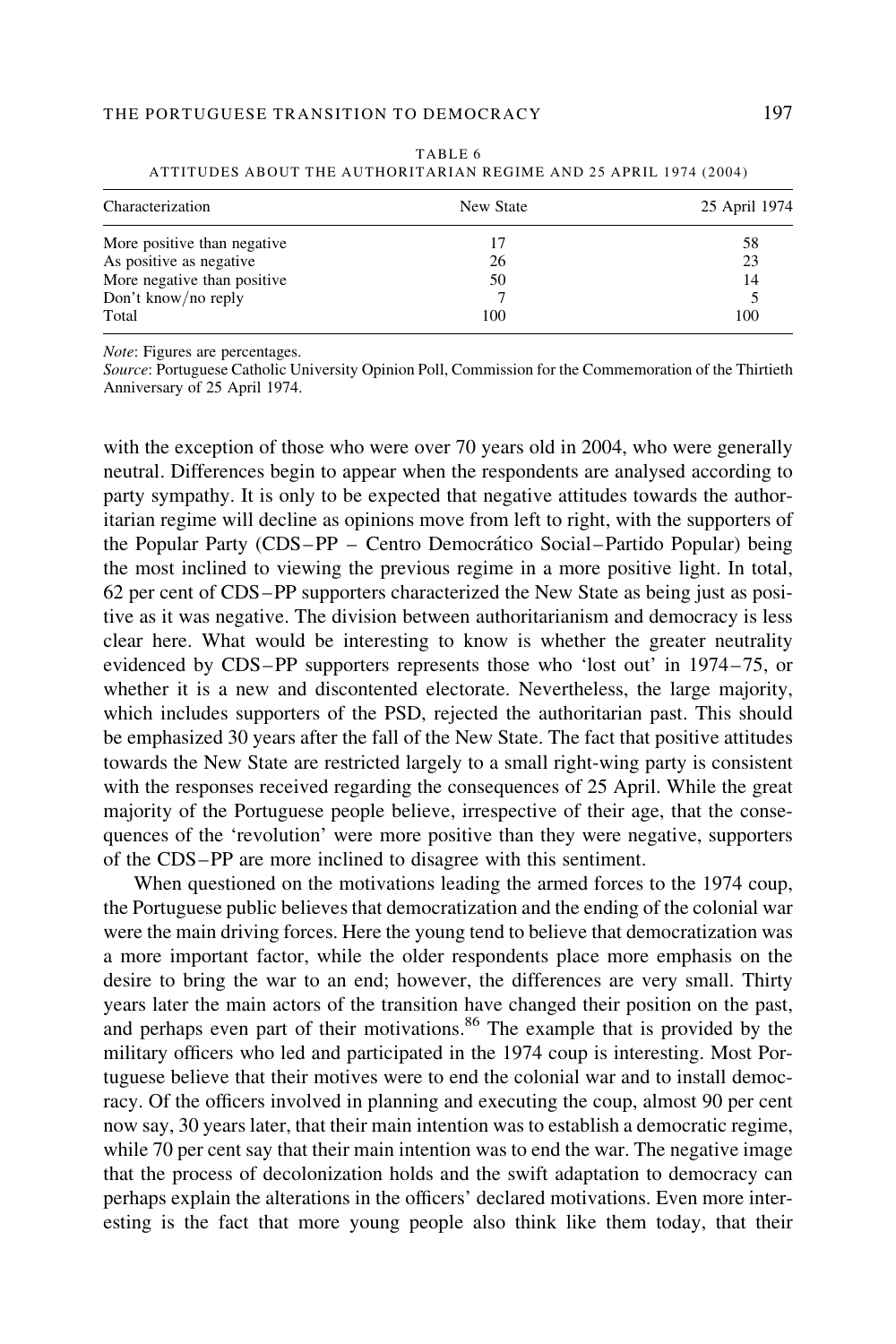principal desire was to create a democratic government. The older generation, those who actually participated in and witnessed the events as they happened, believe that the desire to end the war was every bit as important to the MFA as the wish to see the establishment of democracy.

For the first time, one of the surveys included questions on 'transitional justice' and on the judgement of the exiled political leaders of the authoritarian regime before a Portuguese court. <sup>87</sup> As we have seen above, the defeated regime's main leaders fled into exile in order to avoid being held to account. In this case the age and ideological divisions are much more pronounced, with the youngest age groups believing that the New State's leaders ought to be tried in a court of law. Those who lived through the transition, however, adopt a more moderate position. Here the divisions are significant between respondents when they are grouped by their political sympathies. PCP supporters believe that the former leaders should be punished, while 57 per cent of CDS–PP supporters think that it was right to let them leave the country.

Are the cleavages of 1975 still present in Portuguese society after 30 years of democracy? With the partial exception of PCP supporters, the response is that they are not. If the 1976 Constitution is perceived to have reflected the left's overwhelming domination of the transitional process, the subsequent constitutional revisions have reflected the influence of the right. The end of the empire, democratic consolidation, membership of the European Union and the social change that has taken place during the past 30 years have served to seal many of the cleavages of transition.

Democracy appears to be the preferred regime type of 72 per cent of all Portuguese, independent of their age or political beliefs; 25 April is associated positively with improvements in the population's general standard of living. In total, 68 per cent of all Portuguese believe that Portugal is a better place because of the transition to democracy. Nevertheless, these same polls indicate that the Portuguese have a low opinion on the operation and 'quality' of their democracy. Comparative studies indicate that, in Europe, the Portuguese express one of the lowest levels of confidence in their regime, with 51 per cent believing that it is 'a democracy with many defects'. Other surveys have come to the same conclusion.

## **Conclusion**

The Portuguese case is an illustration of the absence of any correlation between the nature of the authoritarian regime and the extent of retributive pressure during the transition process. It is the nature (collapse) of the authoritarian regime's downfall and the character of the 'anti-authoritarian' coalition during the first provisional governments that provoked a symbolic break with the past.<sup>89</sup> Long before Huntington had written 'Guidelines for Democratizers 4', the new authorities felt that it was 'morally and politically desirable' to replace and to punish some members of the previous elite, and to dissolve the authoritarian institutions, especially because they had the political opportunity owing to the type of transition.<sup>90</sup>

Almost immediately, the Portuguese transition eliminated some of the institutional legacies and replaced some of the more important members of the elite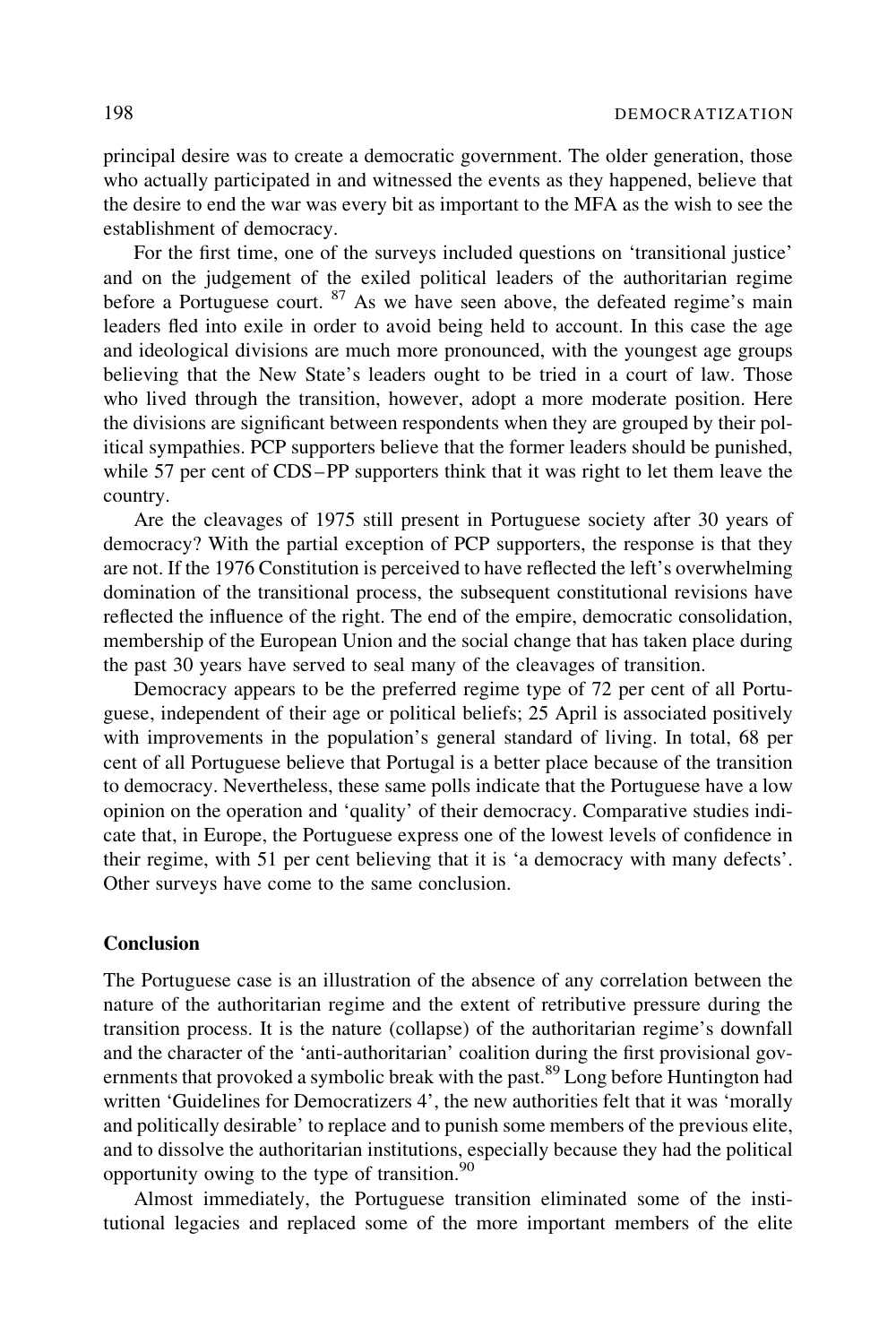that the dictatorship could have left the new democracy. Not only were the regime's most important political institutions dissolved, but the 'authoritarian enclaves' that had survived many of the transitional processes of the 1970s and 1980s were also eliminated, or were subjected to complex processes that paralysed them. The dissolution of the more repressive institutions (such as the PIDE and the Portuguese Legion) was a fact, and some of them were subjected to processes that involved purging and criminalizing them.

The nature of the transition is certainly the main factor behind the rapid dissolution of the authoritarian institutions, the criminalization of the political police and the administrative justice. However, the state crises constituted an important 'window of opportunity' for the Portuguese type of transitional justice: simultaneously radical, diffuse, and with little recourse to the judicial system. In the Portuguese case, particularly in the public and private companies, the purges were transformed into a facet of the social movements' radicalization. In fact, the state crisis and the dynamics of the social movements in 1975 exceeded the political punishment of the authoritarian elite, provoking the greatest 'fear' of the twentieth century among the country's social and economic elite.

The strong correlation between the dynamic of the purges, the state crises and the 'opportunity structure' that this afforded is temporally visible: with the 25 November 1975 coup that gave victory to the moderate military, supported by the parties of the right and centre-left, both legal and illegal purges came to an almost immediate end. This happened a few months before the new democratic institutions came into being. As Palacios Cerezales points out: '25 November signalled the end of the State crisis and, with it, the final opportunity for many kinds of collective action', marking 'the passing of a critical to an integrated juncture'.<sup>91</sup>

Elster notes that one of the factors in the diminution of the severity of punishments after the first phase of the transition was the natural 'abatement of the desire for

| Dimension                      | Legacy                                  | Portugal |
|--------------------------------|-----------------------------------------|----------|
| Regime, institutions and norms | Authoritarian laws                      |          |
|                                | Weak rule of law                        |          |
|                                | Judicial authority with little autonomy |          |
|                                | Large public sector                     | X        |
| Elite                          | Armed forces' prerogatives              | X        |
|                                | Inefficient police                      |          |
|                                | Radical right-wing groups               |          |
|                                | Non-accountable party elite             |          |
| Culture and the masses         | <b>Statism</b>                          | X        |
|                                | Passivity                               | X        |
|                                | Political alienation                    | X        |
|                                | Non-democratic attitudes                | X        |

TABLE 7 AUTHORITARIAN LEGACIES AS CONSTRAINTS ON THE 'QUALITY' OF DEMOCRACY

Source: Adapted from Katherine Hite and Leonardo Morlino, 'Problematizing the Links between Authoritarian Legacies and "Good" Democracy', in Katherine Hite and Paola Cesarini (eds), Authoritarian Legacies and Democracy in Latin America and Southern Europe (Notre Dame, ING: University of Notre Dame Press, 2004), p. 70.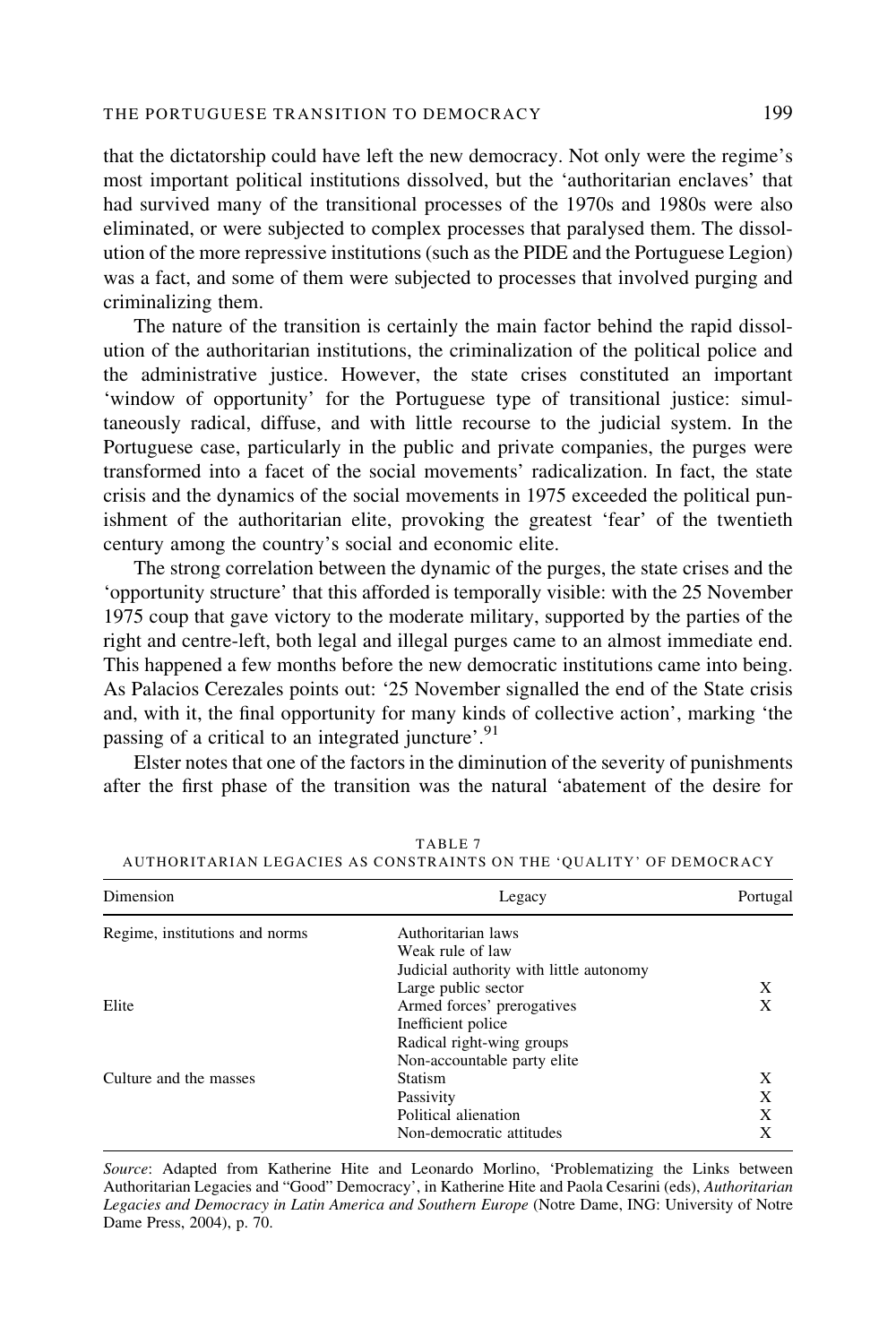retribution once it had been satisfied by the punishment of some wrongdoers'.<sup>92</sup> With the consolidation of Portugal's democracy, the parties of the right made some attempts to criminalize the radical elites of 1975, but an 'informal agreement' to denounce both authoritarianism and the 'excesses' of 1975 marked the end of retroactive justice and the reintegration of a large part of those who had been condemned.

If we ignore the political culture dimension which we have discussed above, then in the Portuguese case the majority of 'authoritarian legacies' were more a result of the nature of the transition than a direct consequence of the of the authoritarian regime (see Table 7). This was particularly so in the case of the large public sector and in the military prerogatives, that lasted until the  $1980s$ ,  $93$  thereby leading scholars such as Linz and Stepan to talk of the 'simultaneous transition completion and democratic consolidation' in 1982 – something that resulted in the complete subordination of the military to democratic political authority. Democratic consolidation in Portugal faced, therefore, a double legacy.

#### ACKNOWLEDGMENTS

A previous version of this article was presented at the seminar 'Re-examining Portugal's road to democracy: 30 years after the Revolution of the Carnations' at the University of Notre Dame's Kellogg Institute on 23 September 2004. I would also like to thank Nancy Bermeo, Robert Fishman and Guillermo O'Donnell for their comments on this paper at the conference, and to Alexandra Barahona de Brito and the anonymous reviewers.

#### NOTES

- 1. Katherine Hite and Leonardo Morlino, 'Problematizing the Links between Authoritarian Legacies and "Good" Democracy', in Katherine Hite and Paola Cesarini (eds), Authoritarian Legacies and Democracy in Latin America and Southern Europe (Notre Dame, IN: University of Notre Dame Press, 2004), p. 25. I adopt their definition of authoritarian legacies 'as all behavioural patterns, rules, relationships, social and political situations, norms, procedures and institutions either introduced or patently strengthened by the immediately preceding authoritarian regime'. Ibid, p. 26.
- 2. There is a very large bibliography dealing with 'transitional justice' processes, the most recent of which is by Jon Elster, Closing the Books: Transitional Justice in Historical Perspective (New York: Cambridge University Press, 2004). Of interest in relation to a comparative analysis of the Portuguese case are, as a general introduction to the phenomenon, the pioneering works by John H. Herz (ed.), From Dictatorship to Democracy: Coping with the Legacies of Authoritarianism (Westport, CT and London: Greenwood Press, 1982); James McAdams (ed.), Transitional Justice and the Rule of Law in New Democracies (Notre Dame, IN: University of Notre Dame Press, 1997); Alexandra Barahona de Brito, González-Enriquez Cruz and Paloma Aguilar (eds), The Politics of Memory: Transitional Justice in Democratising Societies (Oxford: Oxford University Press, 2001).
- 3. Samuel Huntington, The Third Wave: Democratization in the Late Twentieth Century, (Norman, OK: University of Oklahoma Press, 1991), p. 215.
- 4. John Borneman, Settling Accounts. Violence, Justice and Accountability in Postsocialist Europe (Princeton, NJ: Princeton University Press, 1997), p. 141.
- 5. Kieran Williams, Brigid Fowler and Aleks Szczerbiak, 'Explaining Lustration in Central Europe: A "Post-communist Politics" Approach', Democratization, Vol. 12, No. 1 (2005), pp. 22-43.
- 6. Jon Elster (note 2), p. 75. To be more precise, we are dealing with 'the political decisions that were taken immediately following the transition and which were directed at individuals who were responsible for decisions made or implemented under the old regime'. See Jon Elster, 'Coming to Terms with the Past: A Framework for the Study of Justice in the Transition to Democracy', Archives Européennes de Sociologie, Vol. 39, No. 1 (1998), p. 14. Elster (note 2, p. 76) opposes this to what is called '"postponed transitional justice", when the first actions are undertaken (say) ten years or more after the transition'.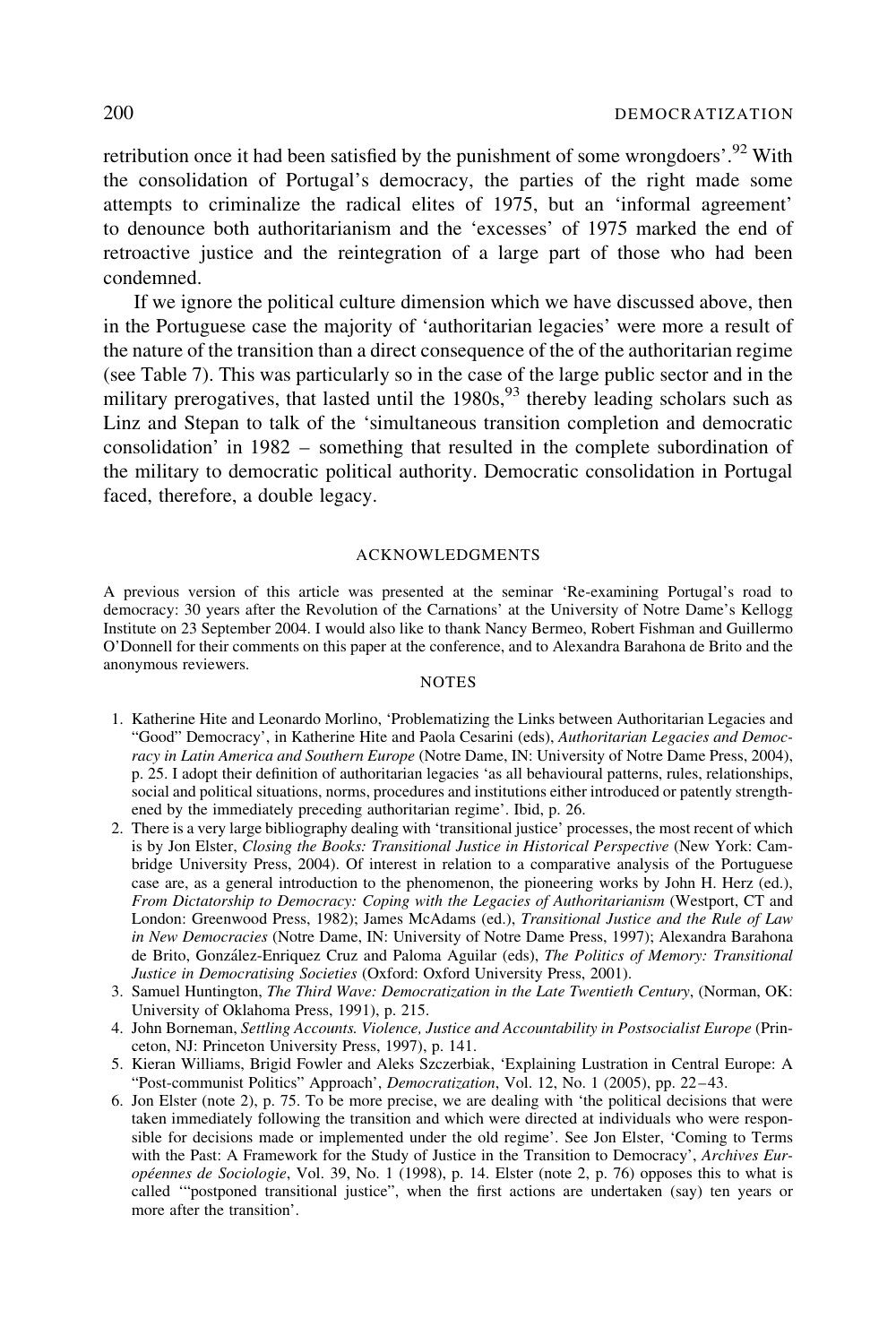- 7. Helga A. Welsh, 'Dealing with the Communist Past: Central and Eastern European Experiences after 1990', Europe–Asia Studies, Vol. 48, No. 3 (1996), pp. 419–28. For more on the reconversion of communist parties, see Anna M. Grzymala-Busse, Redeeming the Communist Past: The Regeneration of Communist Parties in East Central Europe (Cambridge: Cambridge University Press, 2002).
- 8. Elster (note 2), p. 216.
- 9. Elster (note 2), p. 62; Paloma Aguilar, 'Justice, Politics and Memory in the Spanish Transition', in de Brito, Cruz and Aguilar (note 2), pp. 92–118.
- 10. Juan J. Linz and Alfred Stepan, Problems of Democratic Transition and Consolidation: Southern Europe, South America and Post-Communist Europe (Baltimore, MD: Johns Hopkins University Press, 1997), pp. 38–54.
- 11. Williams, Fowler and Szczerbiak (note 5), p. 33.
- 12. See especially Linz and Stepan (note 10), pp. 38–65.
- 13. John P. Moran, 'The Communist Torturers of Eastern Europe: Prosecute and Punish or Forgive and Forget?', Communist and Post-Communist Studies, Vol. 27, No. 1 (1994), pp. 95–101.
- 14. Marc Osiel defines administrative massacre as 'large scale violation of basic humans rights to life and liberty by the central state in a systematic and organized fashion, often against its own citizens, generally in a climate of war – civil or international, real or imagined'. Marc Osiel, Mass Atrocity, Collective Memory and the Law (New Brunswick, NJ: Transactions Publishers, 2000), p. 9.
- 15. Nancy Bermeo, 'Democracy after War: Portugal in Comparative Perspective', paper presented to the annual meeting of the American Political Science Association (Chicago 2004).
- 16. Guillermo O'Donnell, Philippe C. Schmitter and Lawrence Whitehead (eds), Transitions from Authoritarian Rule (Baltimore, MD: Johns Hopkins University Press); Linz and Stepan (note 10), Geoffrey Pridham, The Dynamics of Democratization: A Comparative Approach, (London: Continuum, 2000).
- 17. Linz and Stepan (note 10), p. 117.
- 18. Gretchen Casper, 'The Benefits of Difficult Transitions', Democratization, Vol. 7, No. 3 (2000), pp. 46–62.
- 19. Hite and Morlino (note 1), p. 47.
- 20. Diego Palacios Cerezales, O Poder Caiu na Rua: Crise de Estado e Acções Colectivas na Revolução Portuguesa, 1974–75 (Lisbon: Imprensa de Ciências Sociais, 2003).
- 21. Juan J. Linz, Totalitarian and Authoritarian Regimes (Boulder, CO: Lynne Rienner, 2000).
- 22. Antonio Costa Pinto, Salazar's Dictatorship and European Fascism (New York: SSM-Columbia University Press, 1996).
- 23. Robert M. Fishman, 'Rethinking State and Regime: Southern Europe's Transition to Democracy', World Politics, Vol. 42, No. 3 (1990), pp. 422–440.
- 24. Palacios Cerezales (note 20), pp. 35–55.
- 25. For an excellent introduction to the comparative study of the role of social movements in the Portuguese and Spanish transitions see Rafael Durán Muñoz, Acciones Colectivas y Transiciones a la Democrácia: España y Portugal, 1974–77 (Madrid: Centro de Estúdios Avanzados em Ciências Sociales, 1997).
- 26. Paloma Aguilar, 'Justice, Politics and Memory in the Spanish Transition', in de Brito, Cruz and Aguilar (note 2), Nicos C. Alivizatos and P. Nikiforos Diamandouros, 'Politics and the Judiciary in the Greek Transition to Democracy', in James McAdams (ed.), Transitional Justice and the Rule of Law in New Democracies (Notre Dame, IN: University of Notre Dame Press, 1997), pp. 27–60.
- 27. Robert M. Fishman, 'Legacies of Democratizing Reform and Revolution: Portugal and Spain Compared', paper presented to the annual meeting of the American Political Science Association (Chicago 2004).
- 28. Richard Gunther, P. Nikiforos Diamandouros and Hans-Jürgen Puhle (eds), The Politics of Democratic Consolidation: Southern Europe in Comparative Perspective (Baltimore, MD and London: Johns Hopkins University Press, 1995).
- 29. Philippe C. Schmitter, 'The Democratization of Portugal in its Comparative Perspective', in Fernando Rosas (ed.), Portugal e a Transição para a Democracia (Lisbon: Colibri, 1999).
- 30. Norrie MacQueen, The Decolonization of Portuguese Africa: Metropolitan Revolution and the Dissolution of Empire (London: Longman, 1997); António Costa Pinto, O Fim do Império Português (Lisbon: Horizonte, 2001).
- 31. Tiago Fernandes, Nem Ditadura nem Revolução: A Ala Liberal no Marcelismo (1968–74) (Lisbon: Dom Quixote, 2005).
- 32. Leonardo Morlino, Democracy between Consolidation and Crisis: Parties, Groups and Citizens in Southern Europe (Oxford: Oxford University Press, 1998), p. 19.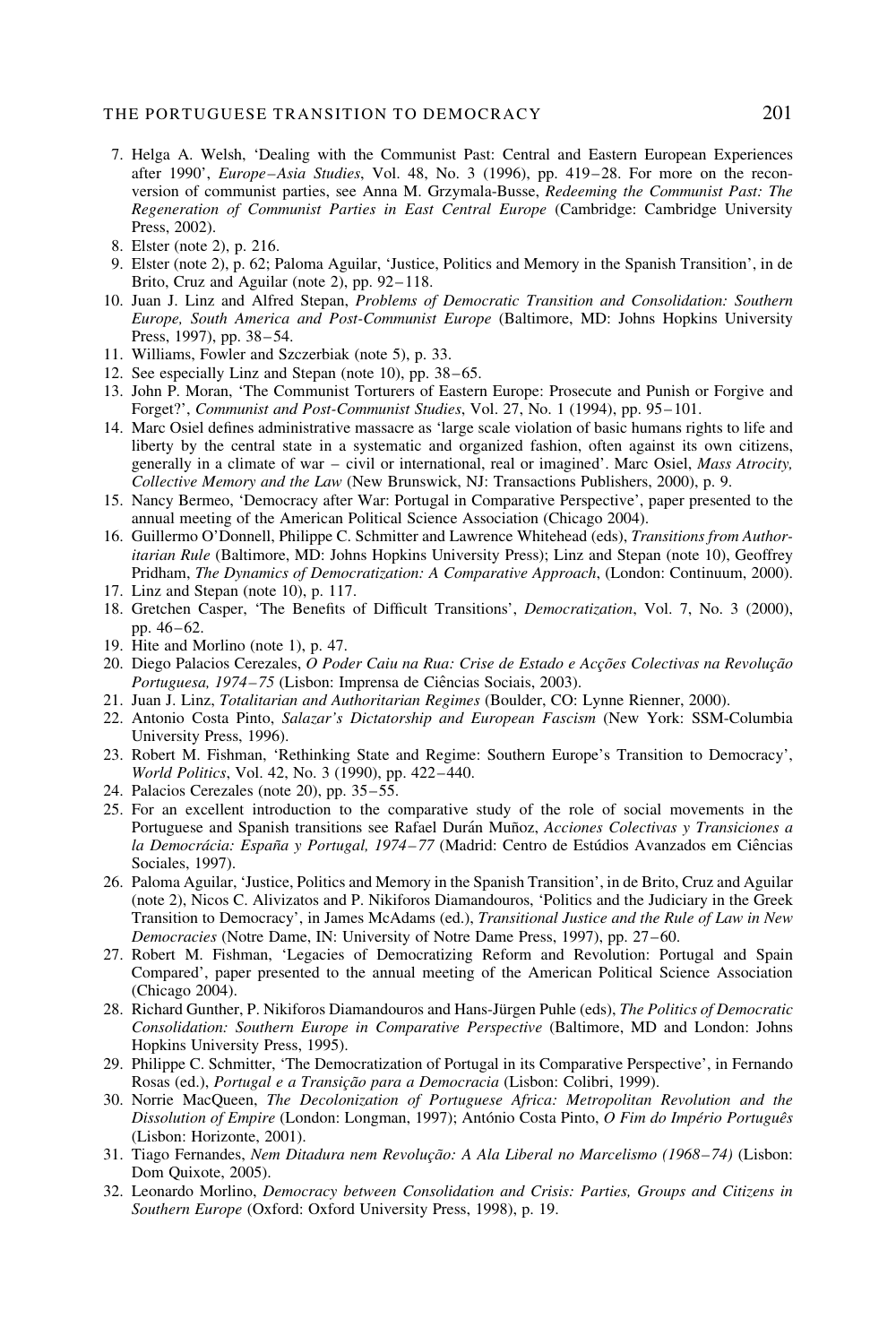- 33. Schmitter (note 29), p. 360.
- 34. Anto´nio Costa Pinto, 'Dealing with the Legacy of Authoritarianism: Political Purges in Portugal's Transition to Democracy', in Stein U. Larsen et al. (eds), Modern Europe After Fascism, 1945–1980s (New York: SSM-Columbia University Press, 1998), pp. 1679–717.
- 35. Fátima Patriarca, 'A Revolução e a Questão Social: Que Justica Social?', in Rosas, Portugal e a Transição, p. 141.
- 36. Thomas C. Bruneu (ed.), Political Parties and Democracy in Portugal: Organizations, Elections and Public Opinion (Boulder, CO: Westview Press, 1997); Fernando Farelo Lopes and André Freire, Partidos Políticos e Sistemas Eleitorais: Uma Introdução (Lisbon: Celta, 2002).
- 37. John L. Hammond, Building Popular Power: Workers' and Neighborhood Movements in the Portuguese Revolution (New York: Monthly Review Press, 1988); Charles Downs, Revolution at the Grassroots: Community Organizations in the Portuguese Revolution (Albany: The State University of New York Press, 1989).
- 38. Palacios Cerezales (note 20).
- 39. From June 1975 to April 1976 there were between 100 and 120 attacks on mainly Communist Party and communist-controlled trade union offices. See António Costa Pinto, 'The Radical Right in Contemporary Portugal', in Luciano Cheles et al. (eds), The Far Right in Western and Eastern Europe (London: Longman, 1995), pp. 108–28.
- 40. Kenneth Maxwell, The Making of Portuguese Democracy (Cambridge: Cambridge University Press, 1995).
- 41. Walter C. Opello, 'Portugal: A Case Study of International Determinants of Regime Transition', in Geoffrey Pridham, Encouraging Democracy: The International Context of Regime Transition in Southern Europe (Leicester: Leicester University Press, 1991), pp. 84–102, Nuno Severiano Teixeira, 'Between Africa and Europe: Portuguese Foreign Policy', in António Costa Pinto (ed.), Contemporary Portugal (New York: SSM–Columbia University Press, 2004); Rui Mateus, Memórias de um PS desconconhecido (Lisbon: Dom Quixote, 1997).
- 42. The political police in the colonies remained active for the few weeks following the coup as the military hoped that it could be integrated into a military intelligence police. However, not even the colonial political police could escape the abolition of their service.
- 43. Artur Costa, 'O Julgamento da PIDE–DGS e o Direito (Transitório) à Memória', in Iva Delgado, Manuel Loff, António Cluny, Carlos Pacheco and Ricardo Monteiro (eds), De Pinochet a Timor Lorosae: Impunidade e Direito à Memória (Lisbon: Cosmos, 2000), pp. 39-53.
- 44. Dia´rio do Governo, Series 1, No. 46, p. 744.
- 45. Dia´rio do Governo, Series 1, No. 59, p. 375.
- 46. O Século, 27 February 1975.
- 47. O Século, 1 October 1974. Dinis de Almeida, who was at that time an important figure on the extreme left of the MFA, divided the purges into four distinct periods. General Spinola and the MFA led the first series of purges. The second, which was based on the principal of 'incompetence', was much slower and more complex. The third, which took place during the spring and summer of 1975, and involved the removal of right-wing officers. The fourth and final series of purges took place after 25 November 1975, when left-wing officers were removed. See Dinis de Almeida, Ascenção, Apogeu e Queda do MFA (Lisbon: Edições Sociais, 1978), pp. 39-43.
- 48. António Costa Pinto, 'Settling Accounts with the Past in a Troubled Transition to Democracy: The Portuguese Case', in de Brito, Cruz and Aguilar (note 2), pp. 65–91.
- 49. Diário do Governo, Series 1, No. 62, pp. 430-4.
- 50. Kenneth Maxwell, 'The Emergence of Portuguese Democracy', in Herz (note 2), pp. 231–50.
- 51. There were four degrees of punishment: transfer to other duties at either the same or a lower grade; suspension for up to three years; compulsory retirement; and dismissal.
- 52. Diário Popular, 5 September 1974.
- 53. O Século, 27 February 1975.
- 54. António Costa Pinto, 'Salazar's ministerial elite', Portuguese Journal of Social Science, Vol. 3, No. 2 (2004), pp. 103–13.
- 55. A Capital, 19 April 1975.
- 56. There were very few purges in bodies that were responsible to the Ministry of Justice: 22 Judicial Police officers, 16 registrars and notaries and four prison directors were removed from their positions. A Capital, 19 April 1975.
- 57. See the speech delivered by the Socialist Party deputy, Raul Rego. A Luta, 9 February 1977.
- 58. On the Socialist Party, see Vitalino Canas (ed.), O Partido Socialista e a Democracia (Oeiras: Celta, 2005).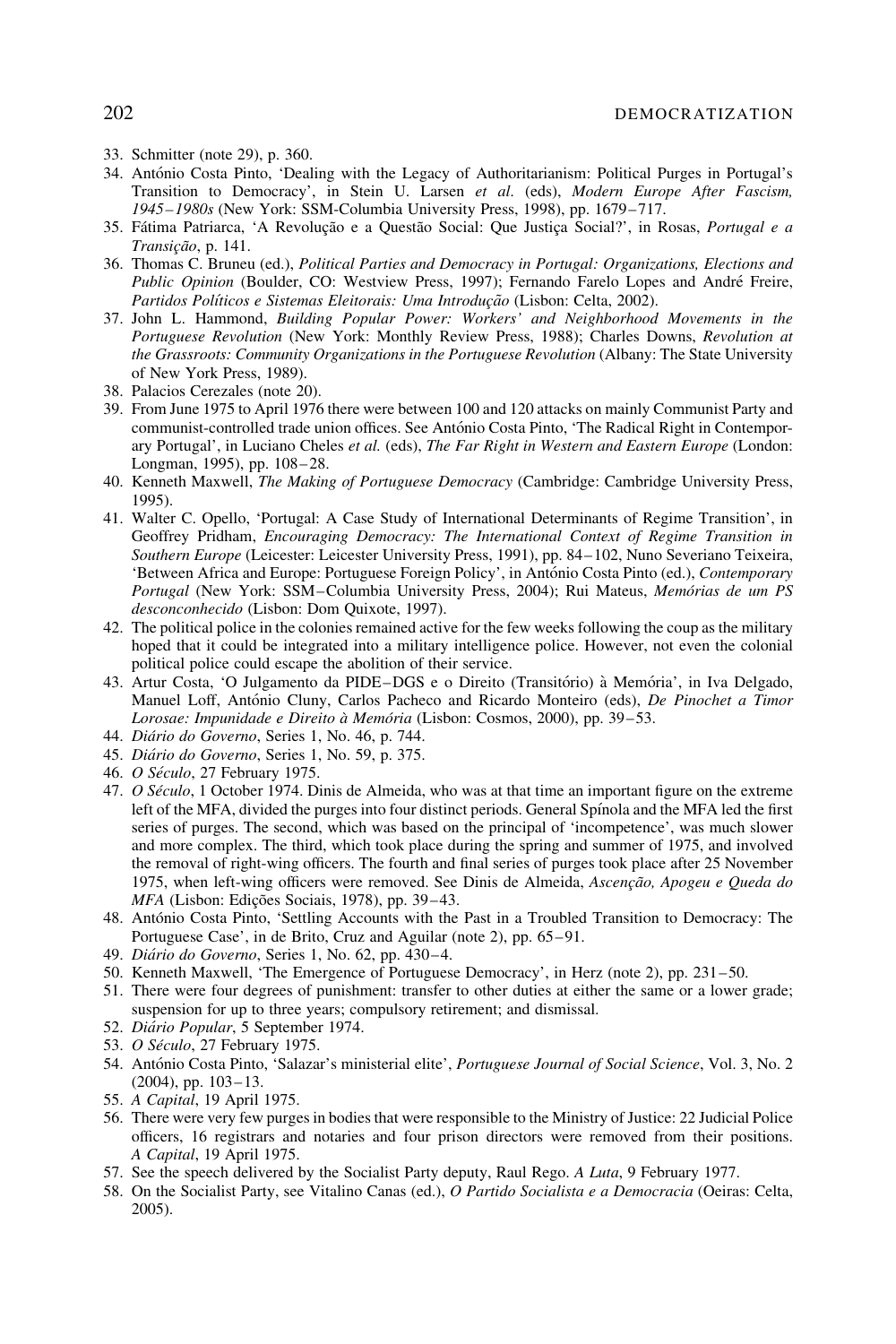- 59. Constituição da República, 1986, pp. 92-3.
- 60. Durán Muñoz (note 25), p. 128.
- 61. Dia´rio do Governo, Series 1, No. 17, pp. 112–13.
- 62. Durán Muñoz (note 25), pp. 205–68.
- 63. Harry Makler, 'The Consequences of the Survival and Revival of the Industrial Bourgeoisie', in Lawrence Graham and Douglas L. Wheeler (eds), In Search of Modern Portugal: The Revolution and its Consequences (Madison, WI: University of Wisconsin Press, 1983), pp. 251–83.
- 64. Kenneth Maxwell, The Press and the Rebirth of Iberian Democracy (Westport, CT and London: Greenwood Press, 1983).
- 65. Jorge Freitas Branco and Luísa Tiago de Oliveira, Ao Encontro do Povo: 1-A Missão (Oeiras: Celta, 1993), Luísa Tiago de Oliveira, Estudantes e Povo na Revolução: O Serviço Cívico Estudantil (Oeiras: Celta, 2004).
- 66. Elster (note 2), p. 75.
- 67. This section owes much to Maria Ina´cia Rezola who provided me with material concerning the Council of the Revolution and the purges. For more on this, see Maria Inácia Rezola, 'O Conselho da Revolução e a transição para a democracia em Portugal (1974–1976)', unpublished doctoral thesis, New University of Lisbon Faculty of Social and Human Sciences (2004).
- 68. Council of the Revolution, Minutes of a meeting, dated 11 December 1975, Annexes T and P, Arquivo Nacional Torre do Tombo (ANTT). Sousa e Castro had already been nominated to take control of the purges, but he only took office after the events of 25 November 1975. See Council of the Revolution, Minutes of a meeting, dated 31 October 1975, ANTT.
- 69. Dia´rio do Governo, Series 1, No. 138, p. 1332.
- 70. From the Jornal Novo to the Socialist Party's own newspaper, A Luta.
- 71. Arquivo Nacional Torre do Tombo/Conselho da Revolução, CARSP, Relatório de Actividades, 1976–1977–1978, p. 1.
- 72. Ibid.
- 73. To my knowledge, the only work dealing with the historical memory of 25 April and the transition within the most important political parties – the PS and the PSD – is Vasco Campilho, Le Poing et la Fleche: Étude Comparative des Memoires Historiques de la Revolution des Oeillets au sein du Parti Socialiste et du Parti Social Democrate, Mémoire de DEA (Paris: Institut D'Études Politiques de Paris, 2002).
- 74. Rui Pena Pires (ed.), Os Retornados: Um Estudo Sociográfico, (Lisbon: IED, 1984).
- 75. Diário de Notícias, 16 June 1976.
- 76. Law 20/97, 19 June 1997.
- 77. According to this law, the claimant must prove that their claim is related to time 'spent, either within the country or abroad, during which they were victims of political persecution that impeded their ability to engage in normal professional activities and prevented their social insertion into the community because of their membership of a political group, or their participation in political activities destined to promote democracy' at any time between 28 May 1926 and 25 April 1974.
- 78. If the person identified in the case is still alive, or has been dead for less than 50 years, their file may be consulted only with permission from the individual concerned or from their descendents. The majority of documents, expunged of names, are open for consultation.
- 79. Hite and Morlino (note 1), p. 49.
- 80. Ibid, p. 73.
- 81. Ibid, p. 49.
- 82. Edward Malefakis, 'The Political and Socio-economic Contours of Southern European History', in Gunther, Diamandouros and Puhle (note 28), pp. 33–76; Hite and Morlino (note 1), pp. 25–83.
- 83. Paola Cesarini 'Legacies of Injustice in Italy and Argentina', in Hite and Cesarini (note 1), p. 161.
- 84. Thomas C. Bruneau and Alex MacLeod, Politics in Contemporary Portugal: Parties and the Consolidation of Democracy (Boulder, CO: Lynne Rienner, 1986).
- 85. Leonardo Morlino and Jose´ Ramon Montero, 'Legitimacy and Democracy in Southern Europe', in Gunther, Diamandouros and Puhle (note 28), p. 236.
- 86. Data from the opinion poll carried out by the Portuguese Catholic University and Público, 25 April 2004.
- 87. See the Portuguese Catholic University opinion poll, Commission for the Commemoration of the Thirtieth Anniversary of 25 April 1974.
- 88. Bermeo (note 15).
- 89. For more on the first provisional governments during the Portuguese transition, see Thomas C. Bruneau, 'From Revolutions to Democracy in Portugal: The Roles and Stages of the Provisional